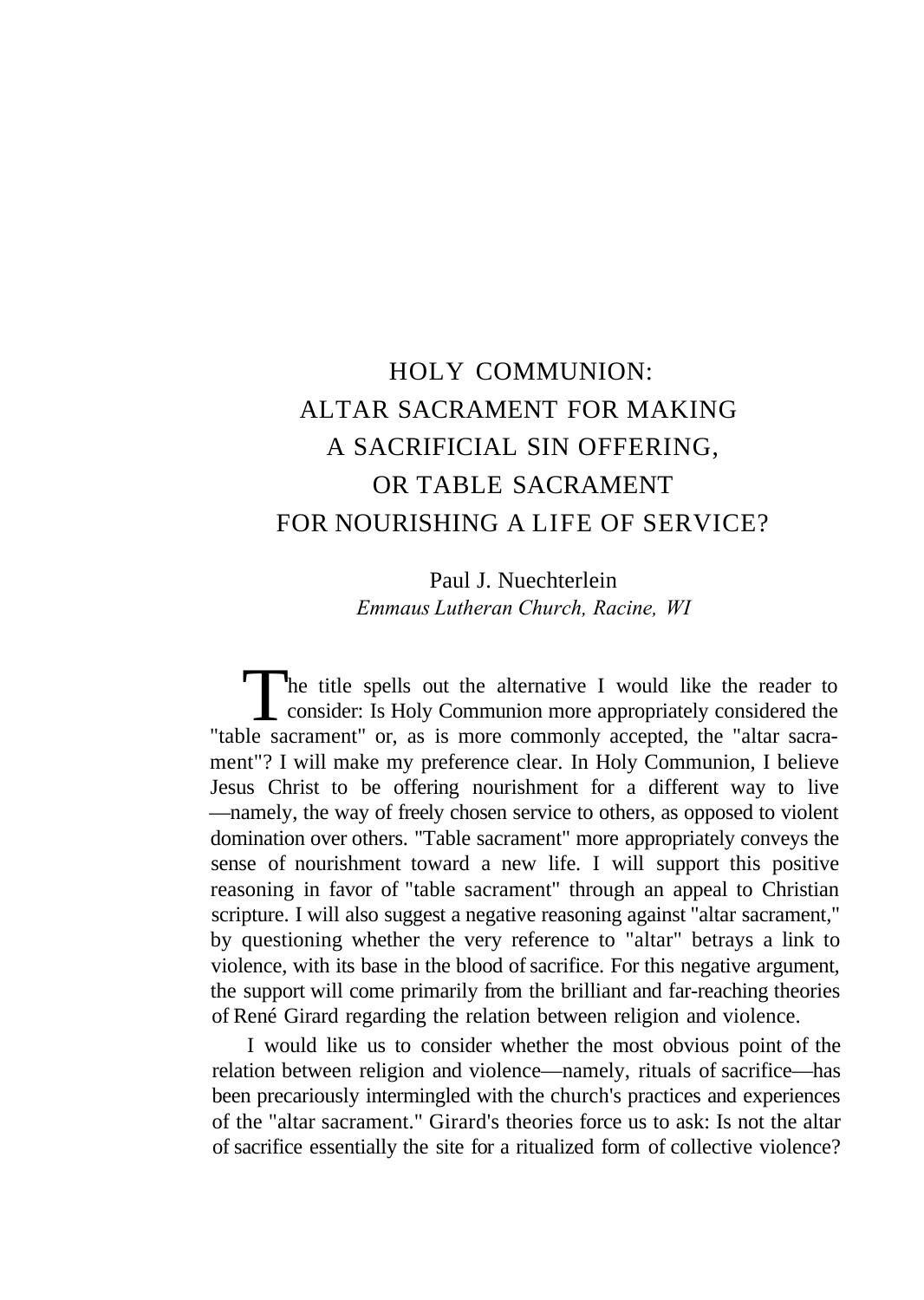#### 202 *Paul J. Nuechterlein*

Girard contends that there are overwhelming cultural and anthropological forces that make it difficult for religions to free themselves from such violent underpinnings. He considers that all religions, in fact, are cultural manifestations of a generative mimetic scapegoating mechanism, a natural human/social mechanism which contains an all-against-all, communitywide violence by means of an all-against-one act of violence, i.e., a scapegoating. Religion is, according to this theory, the primary cultural institution that forms in the aftermath of what Robert Hamerton-Kelly summarily calls the "Generative Mimetic Scapegoating Mechanism, or "GMSM" event (1994). Institutionalized religion fortifies the relative peace that the event has accomplished through a three-fold structure: (1) laws and prohibitions, established to prevent further outbreaks of mimetic violence; (2) mythical stories of the GMSM event, told from the perspective of the perpetrators as a means to justify their violence and disguise it behind the veil of the sacred; and (3) ritual reenactments of the GMSM event, most commonly in the form of blood sacrifice, that channel any continuing violent impulses into structured, contained releases. We must be bold to ask of each religion, then, the ways in which it manifests and perpetuates the GMSM. This includes Christianity. To the extent that Christians practice religion, we can expect to find effects of the GMSM in essential aspects of the church, such as its practice of the "altar sacrament."

Girardian support for my argument, however, does not end with this negative thesis regarding the "altar sacrament." Nor does Girardian criticism leave us with a wholly negative assessment of the Christian tradition. In fact, Girard himself experienced a conversion of sorts (see Golsan 129-30), as he began to see his basic premises and theories already revealed in the Judeo-Christian Scriptures, especially the gospel narratives of Jesus Christ. He came to view the Christian faith—in spite of its susceptibility to the violent forces of religion—as unique in its core message of revealing the one true God. Contrary to the gods of mythology, the Christian message, through Jesus Christ, reveals the true God to be on the side of the GMSM's victims. As such, the Gospel of Jesus Christ stands in opposition to the three-fold structure of religion: (1) it frees people from the oppressive systems of laws and prohibitions;<sup>1</sup> (2) it demythologizes the mythical stories told from the perspective of the perpetrators;<sup>2</sup> and (3) it

 $<sup>1</sup>$  A theme of St. Paul and his criticism of the Law? (see Hamerton-Kelly 1992).</sup>

 $2^2$  A theme of St. John's emphasis on Jesus, the Lamb of God, as bearing witness to the Truth?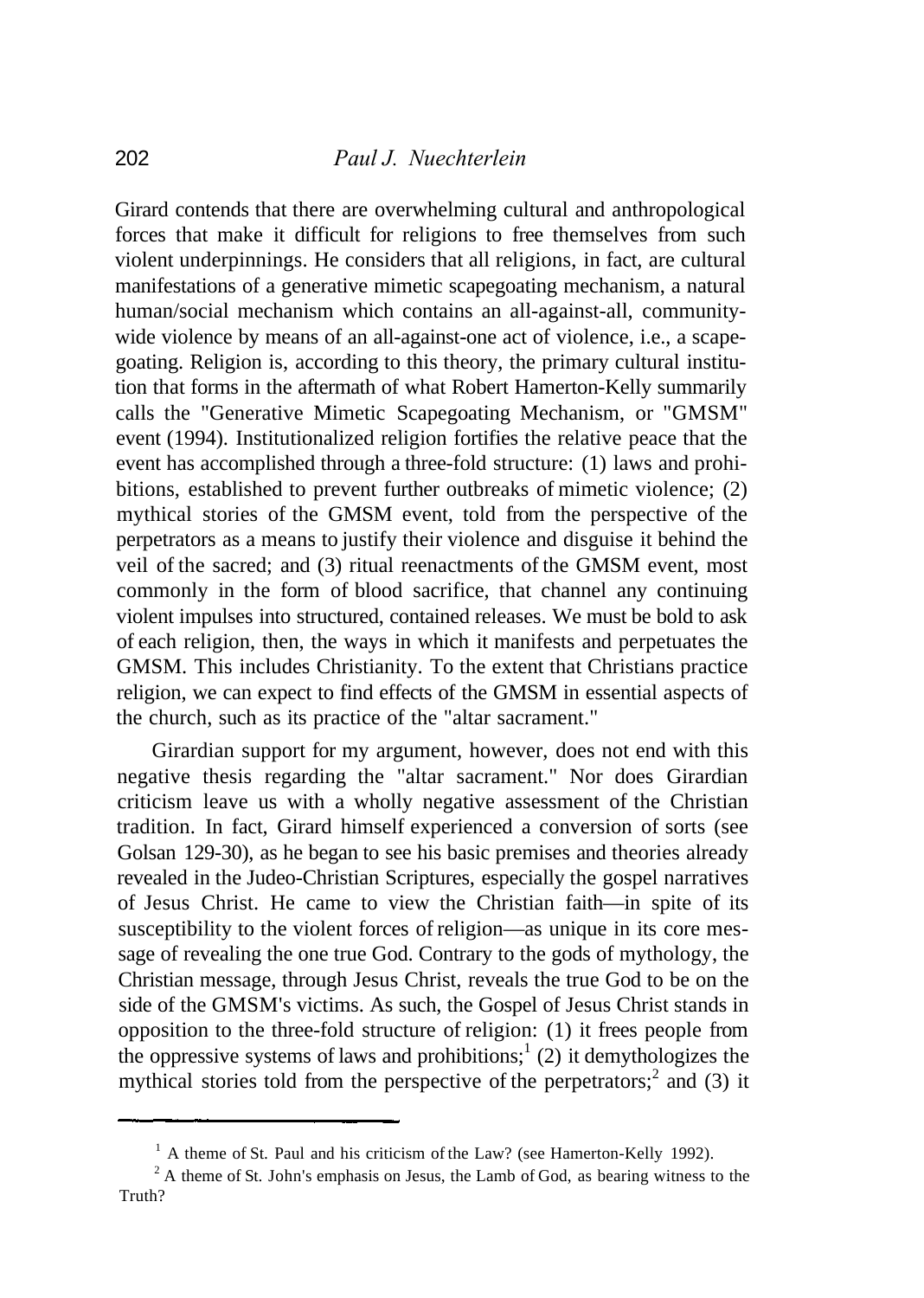makes obsolete the need for rituals of sacrificial violence.<sup>3</sup> The Gospel opens up the way for new life, and for rituals that nourish the new life, which we might be hesitant to labe! under the umbrella "religion."

I note with interest, as one who stands in the Lutheran tradition, that Girard, in using the term "gospel," resorts to the same term as did Luther, in trying to mark a difference between a core message of the Christian faith and the church's practice of religion. It may be beneficial for the church to make a distinction: that what was established by Jesus Christ and the Spirit of His Resurrection was not a new religion but a Gospel, a message of good news that brings with it a power to live in new ways (i.e., the "Kingdom of God"). I mention this connection to Luther with the thought that what I am suggesting here is nothing less than a refocused agenda for reforming the one, holy, catholic, and apostolic church. Luther essentially began the Reformation by standing against the violence of the church in his time. I would contend that René Girard's theories help to crystallize our insight into violence and religion in ways that could help the church take the next giant step forward in furthering the Reformation. Girard's theories make clear the need for a Reformation, in the first place. The same significant cultural forces that sacrificed Christ on the cross are constantly working to sacrifice the Christian truth as well. They are constantly working to substitute religion for gospel.

I will not look at the whole panorama of the church in need of reformation, but will focus on its central practice, the sacrament of Holy Communion. Even focusing on just one sacrament is too broad a topic. My treatment of it attempts to remain anchored in an examination of its beginnings through the witness of the Christian scriptures. I also venture into two other eras that I feel are crucial: those of Constantine and of the Reformation. The conclusion we arrive at is that the table sacrament is offered as a vaccine against our disease, namely our enslavement to both mimetic rivalry and the sacrificial practices of the GMSM. Yet the contagious power of the mechanism constantly threatens to use the vaccine as a stimulus for catching the disease. The sacrament, rather than being self-sacrificial or anti-sacrificial as intended, becomes just plain sacrificial. The insights of Girardian mimetic theory can provide more than an ounce of prevention against such an outcome.

<sup>&</sup>lt;sup>3</sup> Mark's framing of the passion story as standing opposite the Temple? (see Hamerton-Kelly 1994).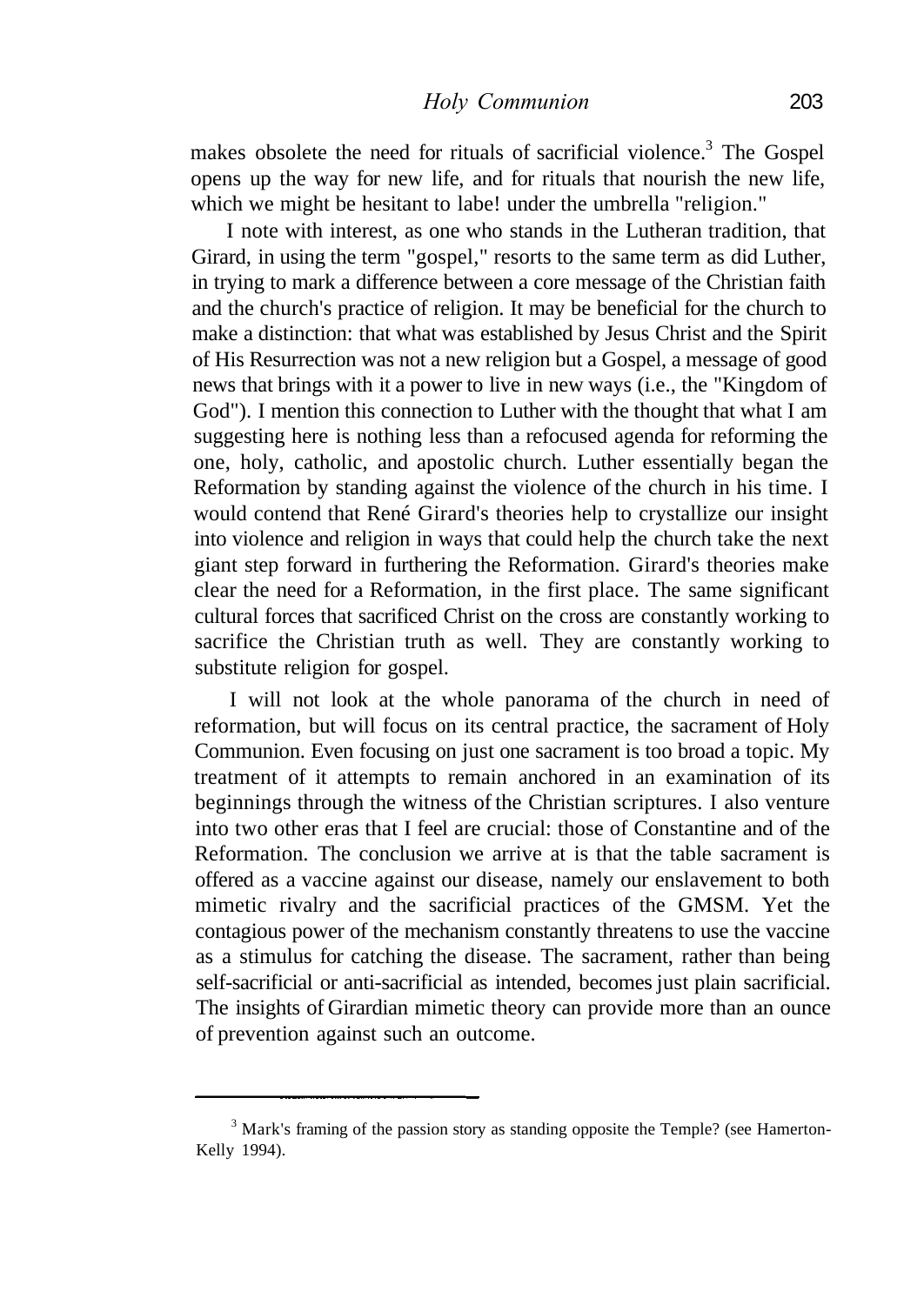#### **Mimetic servanthood as remedy to mimetic rivalry**

I contend that the primary theme raised in connection with the table sacrament in the New Testament is that of *servanthood.* And, in light of mimetic theory, this proposed theme of the Eucharist might be said to be a remedy offered for mimetic rivalry. Such rivalry feeds the need to dominate the other, or to succumb and be dominated. A life nourished with the substance of Christ's servanthood, on the other hand, offers the possibility of a new way of living outside of mimetic rivalry. Girardian anthropology postulates that there is nothing more basic to human life than mimetic desire and the rivalry which results from it. It would be fitting, then, for this most basic Christian practice—as basic as eating a meal—to sustain the believer in a life freed from the rivalrous effects of mimetic desire. I will attempt to show that this is precisely the picture of the sacrament that the New Testament presents to us with its theme of servanthood.

The four gospel accounts of the "Last Supper" are among the passages that deal most directly with the institution of the table sacrament. Beginning with the synoptic versions of the Lord's Supper, Luke's version is the one that stands out as significantly different. Luke adds an insertion to Mark's narrative immediately after the instituting words: it is a parallel version of the "dispute about greatness." Whereas Mark's version comes near the middle of his story (10:41-45), Luke has placed it at the climax of his story as part of the passion narrative, *adjacent to the institution of the Lord's Supper.* This "dispute" is an obvious instance of mimetic rivalry<sup>4</sup> that has broken out despite the fact that the disciples have just received a taste of its remedy. They will need to continue to "do this in remembrance" (22:19) of the one who offers it to them. Apparently, a regular feeding will be required. Jesus goes on to explain the point of such an unusual diet:

> The kings of the Gentiles lord it over them; and those in authority over them are called benefactors. But not so with you; rather the greatest among you must become like the youngest, and the leader like one who serves. For who is greater, the one who is at the table or the one who serves? Is it not the one at the table? But I am among you as one who serves. (22:25b-27)

<sup>&</sup>lt;sup>4</sup> "Dispute" is the NRSV translation of φιλονεικία; Walter Wink suggests that Luke 22:24-27 illustrates "just what Girard means by mimetic rivalry" (1992, 111).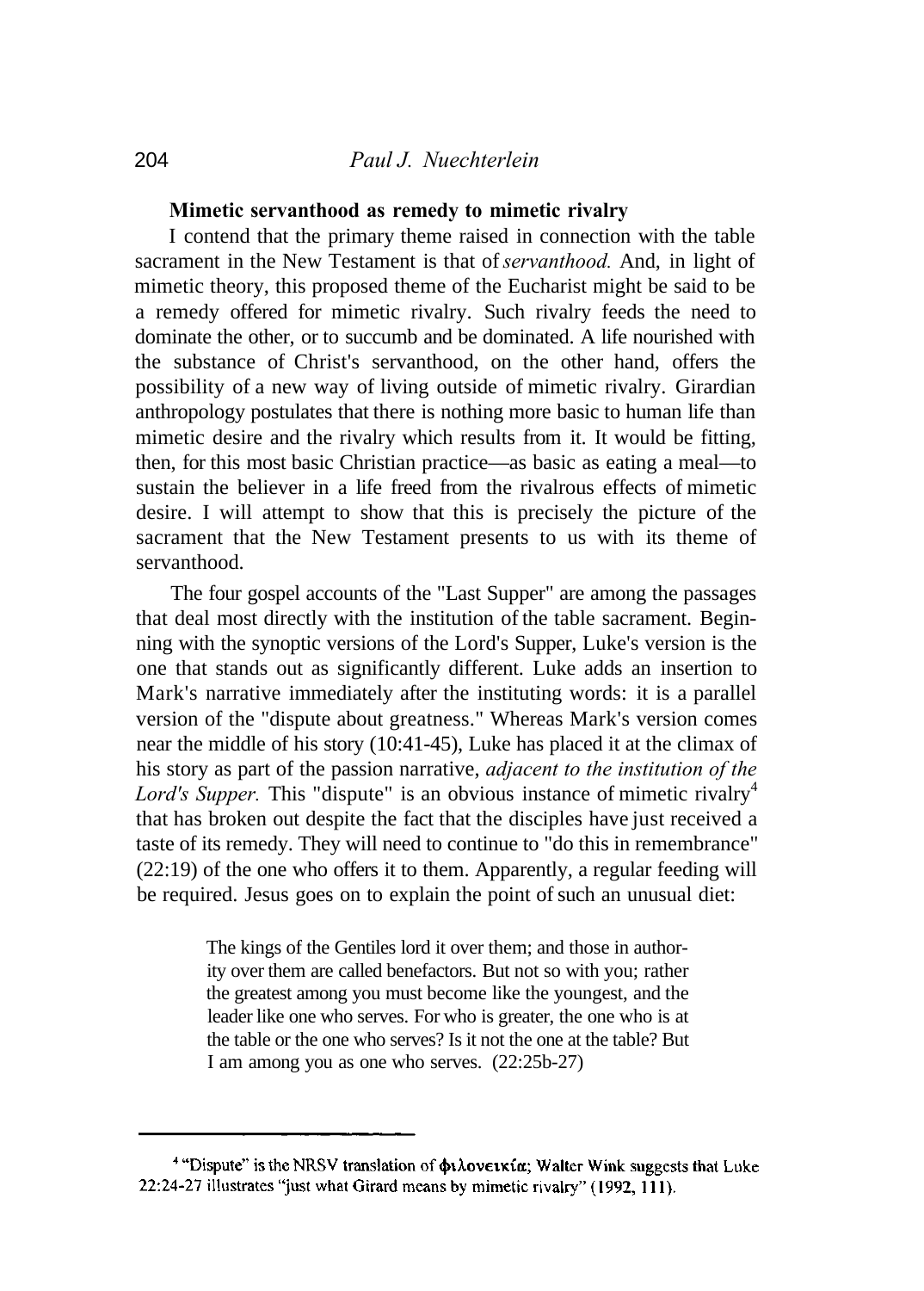In short, the disciples are to live in a way that subverts the normal order of things. In Luke's order of things, such an explanation immediately follows the meal they will need to nourish them for this subverted manner of living—a meal to continually feed them with the substance of the Lord who came to serve.

Luke's conjunction of the two passages causes one to wonder if the connection can also be traced to his synoptic partners, Matthew and Mark. A look at the context of the "Dispute about Greatness" shows some obvious sacramental language. When the Sons of Zebedee ask to be seated at Jesus' side when he comes into his glory, Jesus responds, "Are you able to drink the cup that I am about to drink?" (Matt. 20:22). Mark goes one better by adding a reference to baptism: "or be baptized with the baptism that I am baptized with?" (Mark 10:38). Placing the "dispute" passage near the story's mid-point, with both a reference backwards to Jesus' baptism and ahead to the Lord's Supper and Passion, Mark has placed both sacraments under a banner of servanthood: "For the Son of Man came not to be served but to serve, and to give his life as ransom for many" (10:45).

The evidence of a connection between the table sacrament and the theme of servanthood goes beyond the synoptic gospels. St. Paul places a version of the synoptic Words of Institution in the wider context of his scolding of the Corinthians for their abuses at the Lord's Supper (1 Cor. 11:17-34). The abuses are quite specific: contrary to modern worries about including the wrong people,<sup>5</sup> Paul claims that the Corinthians are wrongly excluding people from their meal—specifically, those of lesser material means. The more well-to-do members of the congregation are overdrinking and overeating, while poorer members go away hungry. We might conjecture that the wealthier members are caught up in a mimetic rivalry that results in their ignoring, or "sacrificing," the needy among them. Paul's remedy for mimetic rivalry is mimetic servanthood. He invokes the Words of Institution, emphasizing the phrase "Do this for the remembrance of me."<sup>6</sup> 1 suggest his point is that a more fitting memorial for the crucified

<sup>&</sup>lt;sup>5</sup> Many church denominations have used Paul's words (11:28: "Examine yourselves") to require all manners of self-examination-thereby using the passage as an excuse for exclusion rather than as the exhortation for inclusion that  $\overline{I}$  am suggesting.

 $6$  Paul's version of the Words of Institution is the only of the four that repeats "Do this in remembrance of me" after both the bread and cup; Luke records the phrase after the bread, while Mark and Matthew lack it altogether. We might even wonder if μιμνήσκομαι, "to remember," and μιμέσμαι, "to imitate," are etymologically related words.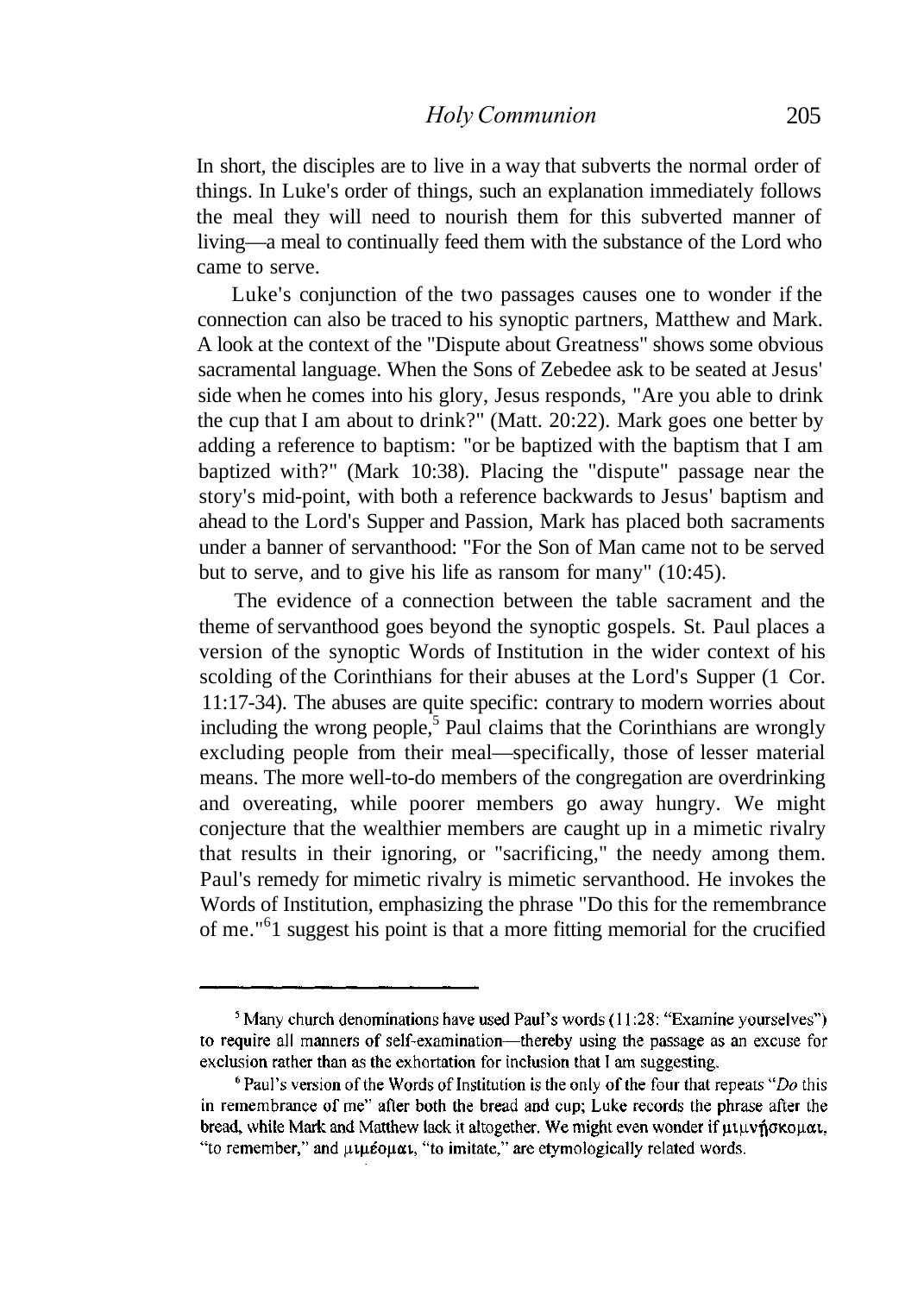one would be to practice the kind of servanthood that he himself lived when he gave up his body and poured out his blood for all people. In short, disciples are to imitate their Lord in serving.

If Luke and Paul still seem only to imply the connection between the table sacrament and servanthood, John makes it boldly explicit. John 13:1- 17 takes the tradition of the Lord's Supper itself and substitutes for the traditional narrative (i.e., one containing the Words of Institution) a narrative whose entire focus is that of servanthood. The focus is not on the eating of bread and the sharing of the cup, but rather on the master's kneeling down as a servant and washing his disciples' feet. Jesus' explanation in verses 16-17—"Very truly, I tell you, servants are not greater than their master, nor are messengers greater than the one who sent them. If you know these things, you are blessed if you do them."—bears resemblance to features we have noted in both Luke and Paul. The first line resembles Luke's discussion about who is greater. The second line carries Paul's emphasis on doing, turning it into a beatitude. Moreover, this entire episode of modeling servanthood might be considered an example of positive mimesis. Jesus is explicitly calling for imitation: "For I have set you an example, that you also should do as I have done to you" (13:15). Disciples who imitate this master who serves have a greater chance of avoiding the pitfall of mimetic rivalry.

These passages—Luke 22:14-27 (and parallels), 1 Corinthians 11:17- 34, John 13:1-17—-present a strong case for servanthood as the theme that is most positively connected with the table sacrament in the New Testament.

# **Table sacrament becomes altar sacrament: servanthood becomes servitude**

In an essay of this length, it is not possible to trace the effects of the GMSM on the Christian practice of the Eucharist through all of subsequent history. My working hypothesis, in light of the cultural theories that spring from mimetic theory, is that this anti-sacrificial, or self-sacrificial, ritual that Jesus instituted has been constantly under pressure from human culture to revert to a sacrificial ritual. I will focus primarily on the period in history with which I am most familiar out of my Lutheran tradition—namely, the Reformation. But first, I will speculate briefly on a most crucial lapse that has thwarted the Christian attempt to transform human cultures based on domination and the sacrificial spirit. My candidate for the most significant event—the one that interrupted the connection between Holy Communion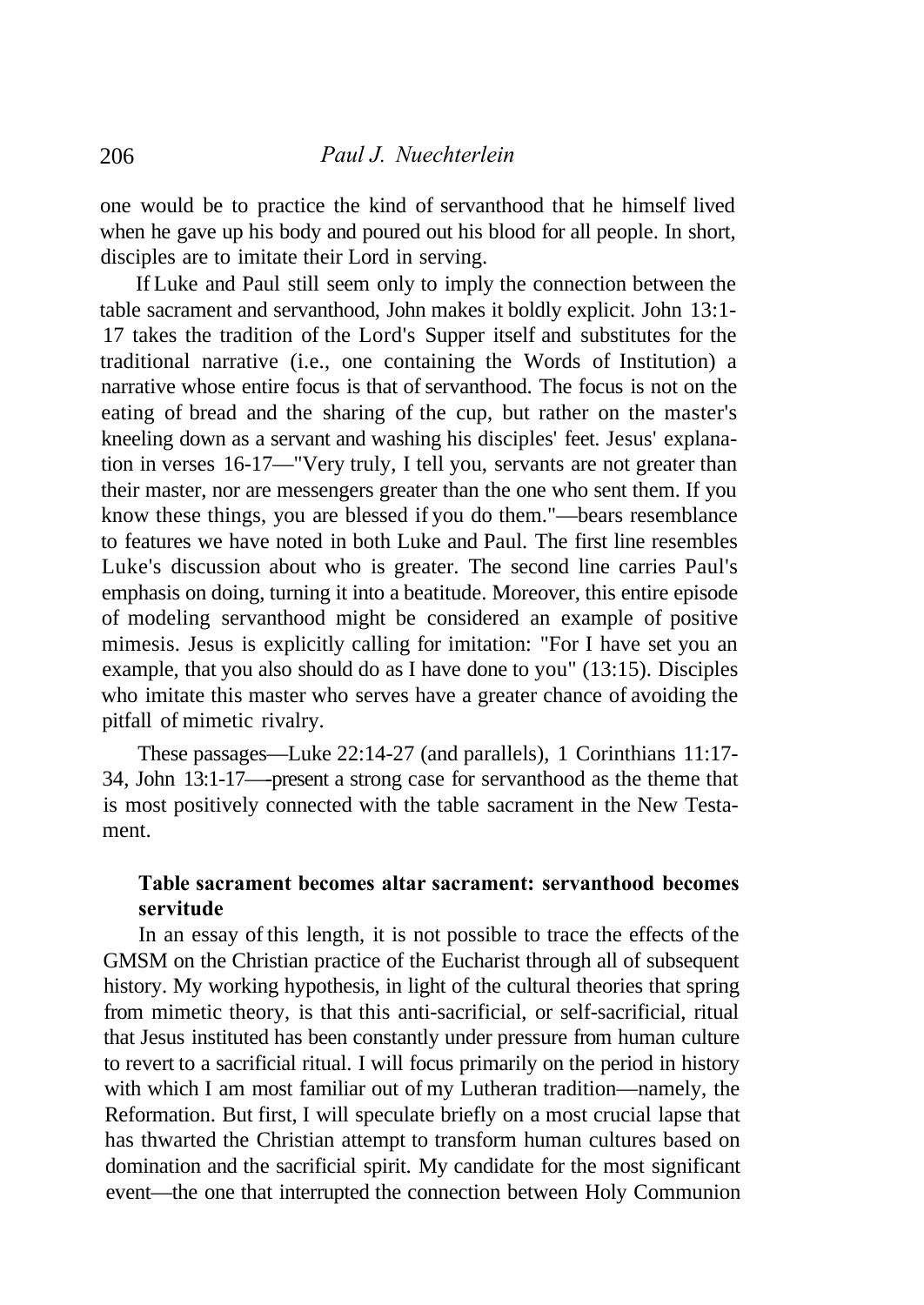and servanthood—was the ascendancy of the Christian faith to imperial religion at the time of Constantine. It was then that the Christian faith became the religion of one whom Jesus warned his disciples not to become, one of those "kings of the Gentiles" who "lord it over them" (Mark 10:42- 43 and parallels). If Holy Communion was to be an anti-sacrificial ritual that nourished believers for a life that subverts the normal order of things, it was greatly threatened by the fact that the Christian religion was now to be wedded with the normal order of things. The theme of servanthood could not help but begin to take a back seat within such a system of domination. And the Christian gospel would have a difficult struggle against becoming a religion of the GMSM, against finding itself on the side of the persecutors rather than on the side of the victims. It would be made to serve the forces of violence. A number of studies have been done in this century (beginning with Harnack in 1905) that show that the stance of the early church was consistently nonviolent. After Constantine, by contrast, we find the first known Christian adaptations of "Just War Theory" (see Cahill 1994, chapter 4); and the history of the Christian religion and violence has been a bloody one ever since.

I propose that the practice of the table sacrament, and its crucial influence on the Christian faith, has often been inverted since that time. The Servant Church became the church-to-be-served—in the fashion of the Empire that it was now partners with—and unfaithful to the One who came not to be served but to serve. The identity was no longer that of the church serving in the world, but of people coming to serve the church, whose service occasionally spilled out into the world. And that service of the church became increasingly a coerced servitude under the threat of a God whose wrath demanded sacrifices, such as the appeasement of good works, or the payment of money. In the extreme, serving in the church became a way to escape the world, either in the present or at least in the afterlife, rather than a means of grace to serve *in* the world.

Even worse, the Eucharist may have entered the service of a violent empire that needs to continue justifying its violence. Post-Constantinian Christians need to ask themselves: To what extent did the Christian "religion" succumb to sacrificial language and ritual? Does the church run the risk of connections with violence, for example, if it makes a sacrificial reading of the cross as a means to atone a wrathful God? And would such a sacrificial reading of the faith manifest itself in the table sacrament being turned into an *altar* sacrament? In other words, rather than being a means of grace to feed disciples in the alternate life of servanthood, the "table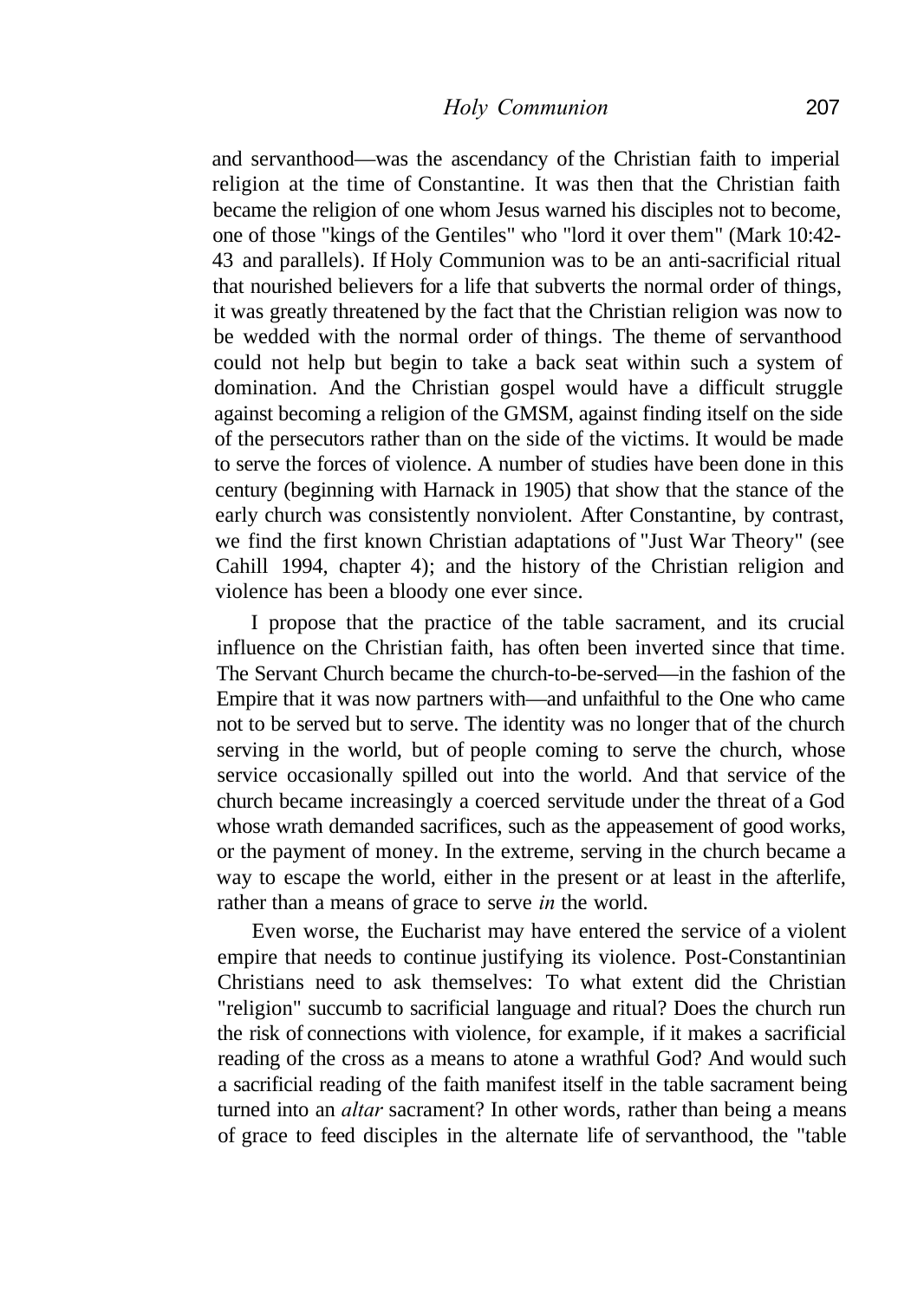sacrament" becomes an "altar sacrament" whereby worshipers may bring their "sin offerings" (i.e., sacrifices) to appease an angry, vengeful God —whence, the subsequent emphasis on forgiveness of sins as befitting a "sin offering" piety. The sacrifice of the altar sacrament is thus in the form of the ultimate, substituted victim, Jesus Christ, sacrificed by God himself. Such violence within the Godhead must be propitiated by continued sacrifices. Moreover, continued violence against the empire's enemies can be justified by this violent God. The vaccine favors contraction of the disease.

But according to Girardian anthropology, it is essential to see that Christ is *not* the ultimate sacrifice in the sense that we are satisfying some need for vengeance in the Godhead. (Did St. Anselm's theory of the atonement make God the chief sacrificer, who demanded the sacrifice of God's own Son?). God does not require Christ's sacrifice; God is not violent. Girardian anthropology helps us to see that we are the ones who require sacrifice. It is our violence that puts Christ on the cross, not God's. We might summarize the Christian faith as being based on Jesus' faithfulness to God's nonviolent alternative to living in community, a faithfulness that the GMSM could not abide and desperately tried to push out of this world and onto the cross. Through God's power of resurrection and new life, however, the GMSM only succeeded in exposing its violence for all time. The GMSM's sacrificial victim is God's Vindicated One. At the same time, God succeeds in offering believers Christ's very Spirit of faithfully living out an alternative to violence. Through means of grace, such as the table sacrament, disciples of Jesus are empowered to live with *agape-love,* which, from a Girardian point of view, might be said to be a non-rivalrous form of mimetic desire. *Agape-love,* issuing in acts of service, is the remedy for mimetic rivalry that issues in acts of violence and domination.

## **The beginning of a reformation**

Let us focus on one moment in the long history of the church, when criticism of church practice and theology became explicit to the point of a movement we have come to call the Reformation.<sup>7</sup> Martin Luther criticized

 $<sup>7</sup>$  It would be a fruitful study, I think, to link the events of the Reformation with Cesáreo</sup> Bandera's recent theses concerning a turning point in the history of literature, which he dates at the same time of the Reformation. An interesting point of correlation is Bandera's hypothesis that the "sacred allergy" that developed in literature was brought on by "the increasing centrality of the crucifixion in the late medieval experience of the sacred" (245-8)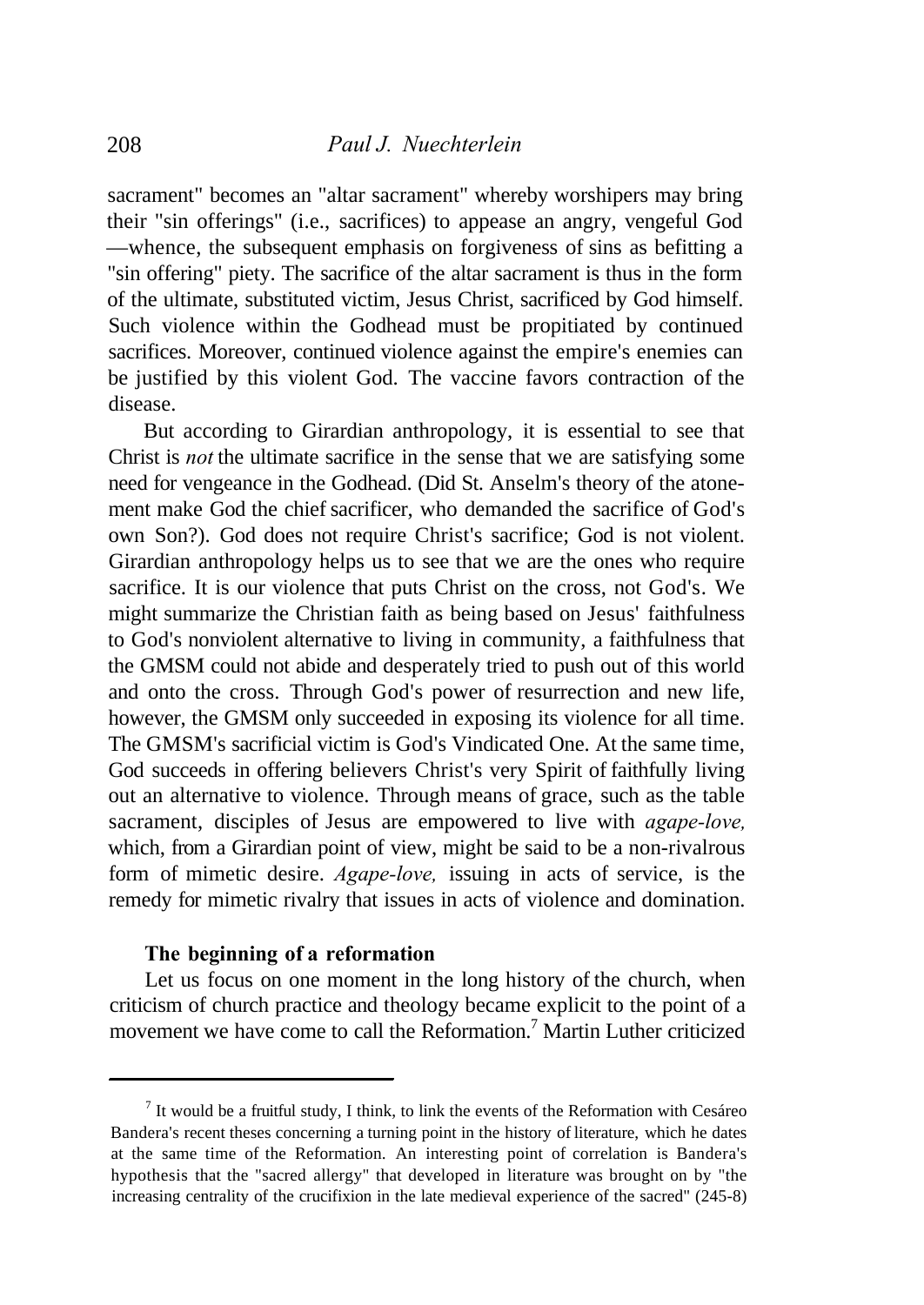the Roman Catholic Church for the imperial practices of the papacy and called for thorough-going reform. He especially focused on St. Paul's critique of his own ancestral religion and generalized it to include the late medieval church (see Hamerton-Kelly 1992, 8-9). Most pertinent for our discussion here is the fact that Luther focused his criticisms of the church around its practice of the sacraments, especially the Lord's Supper.

A primary example is his treatise "The Babylonian Captivity of the Church," which comments on the Roman practice of each of the seven sacraments, under the banner of what he sees as an imperial enslavement, a "Babylonian Captivity." Luther begins with "the sacrament of the bread," devoting more than a third of the treatise to it. He specifies three points of captivity: (1) the exclusion of the laity from communing with the cup (132- 43); (2) requiring the doctrine of transubstantiation as the only way to believe in Christ's presence in the sacrament (143-52); and (3) generating the belief "that the mass is a good work and a sacrifice." (152-78). The latter relates most directly to our discussion (though the first two points are essentially exclusionary rules that, from a Girardian standpoint, are clear signs of sacrificial practice). Luther calls this third captivity "by far the most wicked of all" because it is an abuse that "has brought an endless host of other abuses in its train, so that the faith of this sacrament has become utterly extinct and the holy sacrament has been turned into mere merchandise, a market, and a profit-making business" (152). I believe that Luther had correctly named the problem here. He had a sense that the Roman church's emphasis on sacrifice was behind the many abuses he cites.

Yet, from a Girardian perspective, Luther might be considered as having been ahead of his time. He was able to identify correctly the stumbling block as related to the sacrificial spirit, but he did not yet have an adequate understanding of sacrifice. What follows, then, is the beginnings of a Girardian evaluation of Luther's theological response to the sacrificial church practices of his day. My working hypothesis is that Luther was right about the existence of sacrificial practices, but I believe his response to have been inadequate (hence, the continued presence of sacrificial tendencies in the church's practice of the Eucharist to this day).

After having postulated the connection between sacrifice and abuse of the table sacrament in "The Babylonian Captivity," Luther does little

and the fact that Luther is recognized by many as having proclaimed the most profound "theology of the cross" since St. Paul.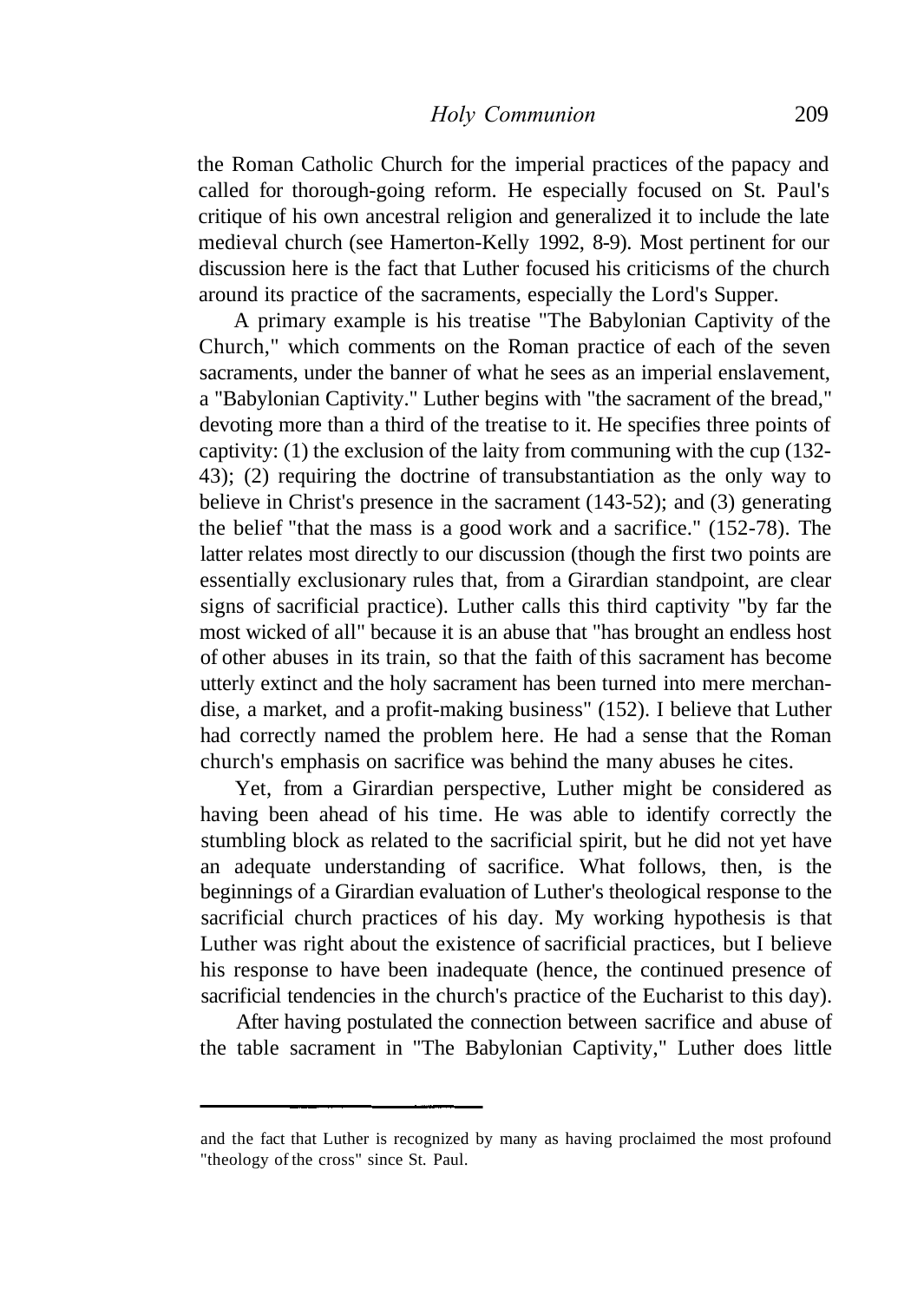beyond that to shed further light on the nature of sacrifice and why it might lead to the kind of abuses he names. Rather, he simply contrasts it with his view of the sacrament, namely, that it is a new covenant, or "testament," that carries the promise of the forgiveness of sins (154-5). His most basic contrast is between the actions of making a promise and of making a sacrifice:

> Therefore, just as disturbing a testament or accepting a promise differs diametrically from offering a sacrifice, so it is a contradiction in terms to call the mass a sacrifice, for the former is something that we receive and the latter is something we give. (172)

This correlates to the Lutheran opposition between faith/grace and works. Luther wants to emphasize what believers receive, not what they give. He sees the promise of forgiveness received by faith as opposed to the act of sacrifice as their gift to God. He claims that the Roman mass emphasized sacrifice to the point that the priests thought themselves to be resacrificing Christ every time they celebrated the mass (170). The emphasis was thus on what they were doing, rather than on what God is doing in promising worshipers the forgiveness of sins through the one-time sacrifice of Jesus on the cross. The words of institution give them Jesus' last will and testament on the night before his death; with the promise made, Jesus' sacrificial death need not be repeated. The mass is not a repeat of the sacrifice; it is a proclamation of the promise, in order for each believer to claim the promise anew in faith. And so the mass has the character of promise rather than that of sacrifice.

But Luther makes another contrast as part of his argument: he also contrasts Christ's sacrifice with Mosaic sacrifices, the New Testament with the Old Testament. It warrants quoting at some length. After reciting the many promises of the Hebrew scriptures, Luther says:

> And so it finally came to the most perfect promise of all, that of the new testament, in which, in plain words, life and salvation are freely promised, and actually granted to those who believe the promise. And [God] distinguishes this testament from the old one when [God] calls it the "new testament" (Luke 22:20; I Cor. 11:25). For the old testament given through Moses was not a promise of the forgiveness of sins or of eternal things, but of temporal things, namely, of the land of Canaan, by which no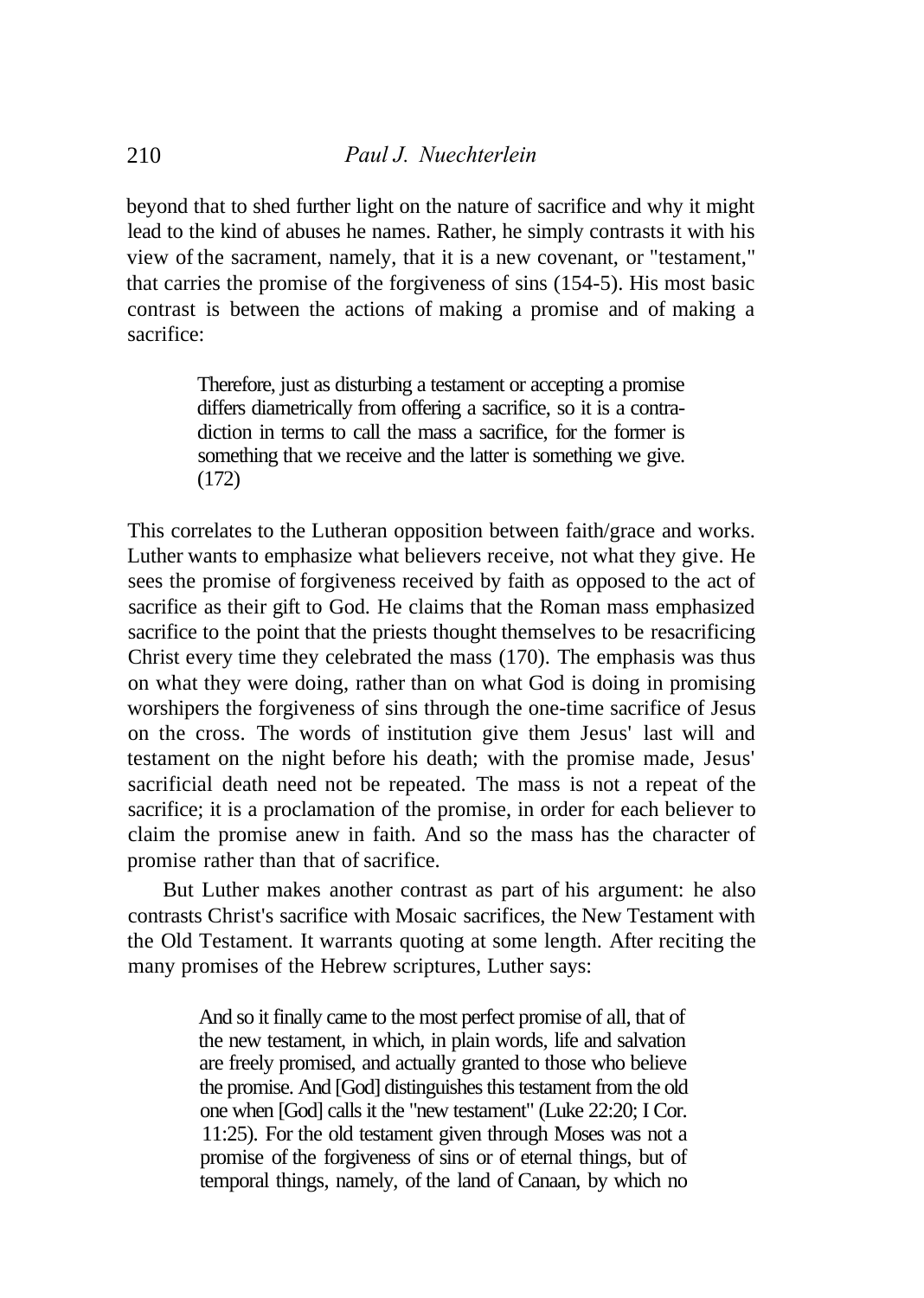**[one] was renewed in spirit to lay hold on the heavenly inheritance. Wherefore also it was necessary that,** as **a** figure of Christ, a dumb beast should be slain, In whose blood the same testament **might be confirmed, as the blood corresponded** to the testament **and the sacrifice corresponded to the promise. But** here Christ says **"the new testament in my blood" (Luke** 22:20; I Cor. **11:25), not somebody else's, but his own, by** which grace is **promised through the Spirit for the forgiveness** of sins, that we **may obtain the inheritance. (157)**

Luther comes very close to getting at the relevant differences. In fact, he even says it: the difference in Christ's testament is that he offered up his *own blood* rather than somebody else's. The Girardian anthropology makes it clear that the sacrificial institutions offer up somebody else's blood.

But Luther never quite makes the connection between his experience of the Roman mass as sacrificial and a generalized understanding of sacrifice as a ritual representation of human domination and victimmaking. Instead, the substance of the above stated distinctions are blurred. Moreover, Luther's distinction between old and new versions of the promise does not do justice to the Hebrew faith, which would see God's promises as bearing much more than simply the earthly claim to the land of Canaan. For one thing, Luther's "heavenly" gift of forgiveness of sins is promised to the Jews as well. In fact, one of the most common forms of Jewish sacrifices was the "sin offering," a sacrifice connected with God's promise of forgiveness. That is why I contend that, if Luther's version of a new covenant focuses only on forgiveness of sins, it really might not be so new after all. The crucial distinction is the one Luther glosses over and the one we have emphasized: being clear about the difference between our sacrifice of others and Christ's knowing sacrifice of himself to our human sacrificial cults. We now turn to a more elaborate critique of Luther's focus on "forgiveness of sins."

#### **"Forgiveness of sins" vs. "justification by faith"**

Is Luther's focus on "forgiveness of sins" as the promise contained in the Lord's Supper one that we find in scripture? The most frequently used version of 'the Words' in the liturgy includes the phrase "forgiveness of sins" in connection with the cup: "This cup is the new covenant in my

blood, shed for you and for all people/or *the forgiveness of sin." But how* many take it for granted that the reference to forgiveness is common to all four biblical versions of "the Words"? It is not. In fact, only Matthew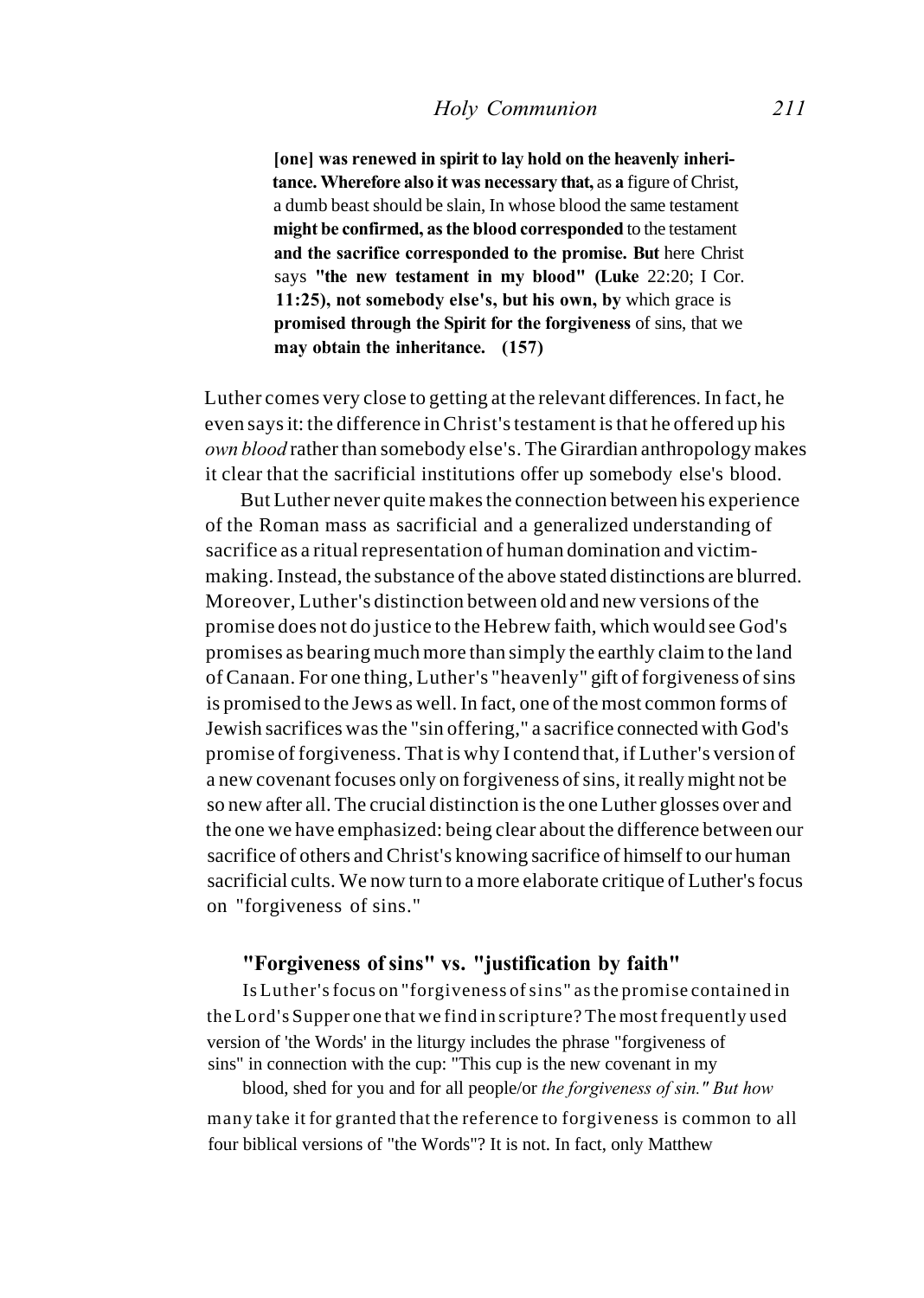specifically includes the words "for the forgiveness of sins." If Luther wishes to narrow the theme of the table sacrament solely down to that of a promise for the forgiveness of sins, then the overall witness of scripture should support it. I maintain that our examination here of the most relevant passages simply does not add up to that kind of support.

We might even go beyond the matter of the table sacrament and ask: Does "forgiveness of sins" represent a central theme of the New Testament in the first place? I was rather shocked, in checking a concordance, to find that the actual phrase "forgiveness of sins" is used only fourteen times. $8$ There are ten occurrences of the phrase in the synoptic tradition, eight of those in Luke-Acts. We have mentioned Matthew's sole usage in the "Words of Institution"; Mark's lone occurrence describes John the Baptist's mission as one of "proclaiming a baptism of repentance for the forgiveness of sins." Mark never uses the phrase in connection with Jesus' mission, nor to specifically name it as a gift of God's grace.

Mark does speak elsewhere of forgiving, but does not use "forgiveness of sins" as a catch-phrase. In the story of Jesus healing the paralytic (2:1- 12), there is a distinction made between divine forgiveness and human forgiveness. The scribes want to make forgiving one's sins an activity of God alone, presumably after one has made the appropriate sin offering. Jesus is circumventing the sacrificial channels for forgiveness and scandalously claims it as a human activity of the "Son of Man." Another significant Markan discussion regarding forgiveness is appended to the "Lesson of the Withered Fig Tree" (11:20-25). Here, the emphasis is on the human need for mutual forgiveness, for the sake of peaceful life in community. Gil Bailie (audiotape 3) points out that having faith to "say to this mountain, 'Be taken up and thrown into the sea'" (11:23) is not about the faith strong enough to move just any mountain—as it is generally quoted—but about the faith to dispense of *"this* mountain," i.e., the Temple mountain of sacrifice. Can human community peacefully exist without its sacrificial bloodletting? Mark is giving a mini-lesson about what it takes to live without this mount of sacrifice: faith, prayer, and forgiving one another's trespasses. The latter is essential for breaking the circle of vengeance that is otherwise broken through sacrifice. I heartily concur with this emphasis on our human need to forgive one another. What I question

<sup>&</sup>lt;sup>8</sup> In the Greek: άφεσιν άμαρτιών. The 14 occurrences are: Matt. 26:28; Mark 1:4; Luke 1:77, 3:3, 24:47; Acts 2:38, 5:31, 10:43, 13:38, 26:18; Eph. 1:7; Col. 1:14; Heb. 9:22,  $10:14.$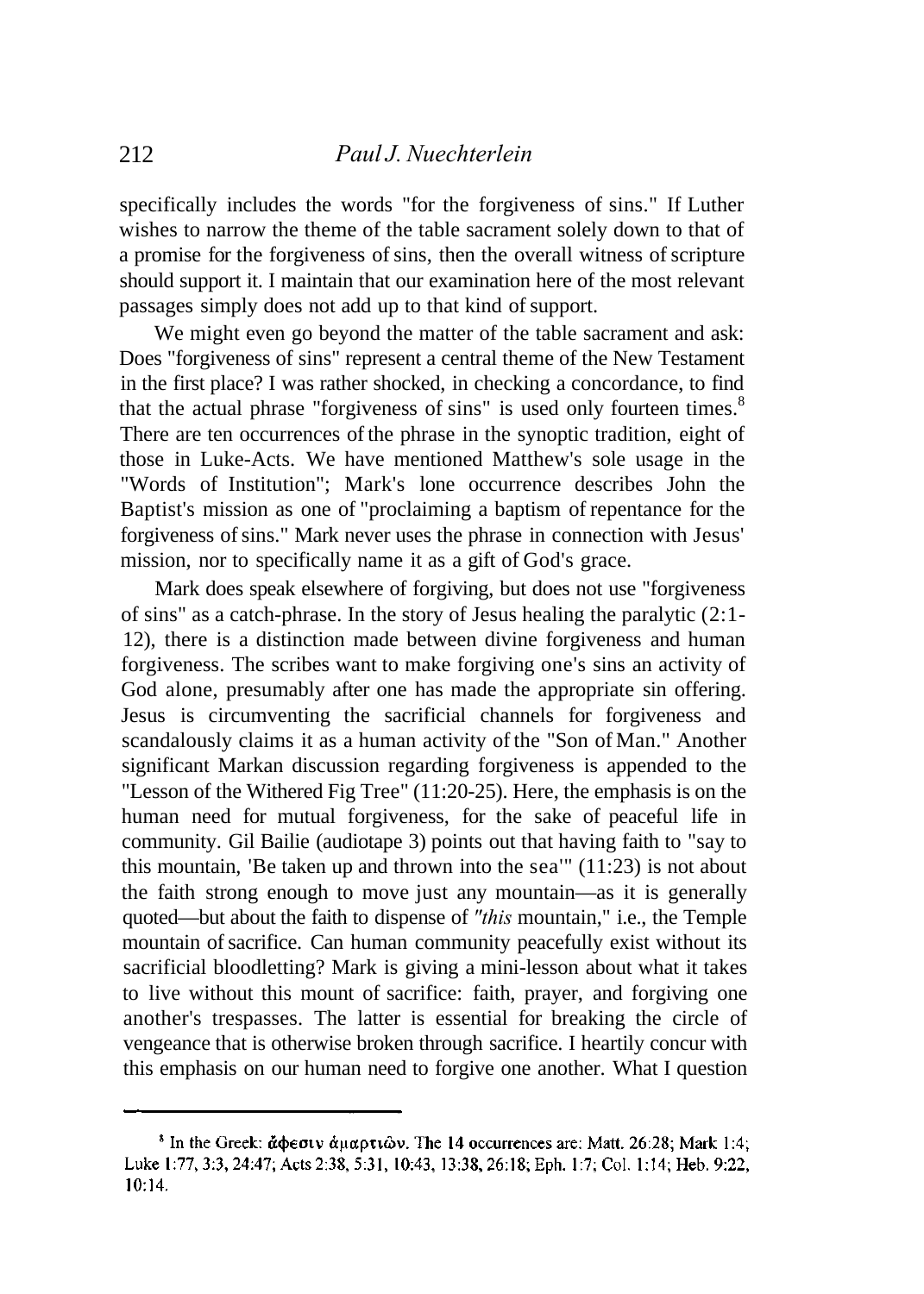is the language of forgiveness in the Christian Scriptures that emphasizes what God does for us in Jesus Christ. Modern Christians may meaningfully choose to use the word "forgiveness" for God's redemptive activity, but they need not do so if they are aware that New Testament authors seemingly shied away from it-perhaps because of its connection with sacrificial practices.

The only New Testament writer who does seem to use the phrase as a significant theological catch-phrase is Luke. He begins by placing it in the prophetic song of Zechariah; he then repeats Mark's usage in reference to John the Baptist's mission. (Why did Matthew not repeat it?) Only Luke extends this mission of John the Baptist to be one for Christ and his followers as well. After not using the phrase throughout the rest of the Gospel, Luke does finish with the proclamation of repentance for the forgiveness of sins as commissioning words of the about-to-be-ascended Jesus (Luke 24:47). "Forgiveness of sins" then reappears five times in the preaching of Acts.

There are several things to note about Luke's usage, however. First, being rooted in John the Baptist's mission, "forgiveness of sins" is connected most clearly with baptism, not communion. Secondly, it is usually paired with "repentance" ( $\mu \in \mathfrak{r}$ &vot $\alpha$ ).<sup>9</sup> The gift of forgiveness in Luke would seem to be part of a life-turning event. Finally, very significant from a Girardian standpoint is the fact that Luke twice narrates a prayer to God for forgiveness in the midst of a scapegoating event. Luke's theme of forgiveness should be seen in the context of these unique narratives: Jesus' dying request of forgiveness for his persecutors from the cross (Luke 23:34) and Stephen's similar dying request under a barrage of stones (Acts 7:60). Here, forgiveness means an end to vengeance. It is the dying wish of two witnesses (Gr., μαρτύρος, transliterated as "martyrs"), Jesus and Stephen, to two truths about God: (1) God is on the side of those being scapegoated; and (2) God breaks the cycle of vengeance by responding with loving forgiveness instead of mimetic violence. Can we fully understand forgiveness from Luke's perspective if we abstract it from his narrative contrast of forgiveness in the face of the GMSM's attempt to end vengeance through scapegoating?

<sup>&</sup>lt;sup>9</sup> Four of the first five occurrences of "forgiveness of sins" in Luke-Acts are coupled with repentance.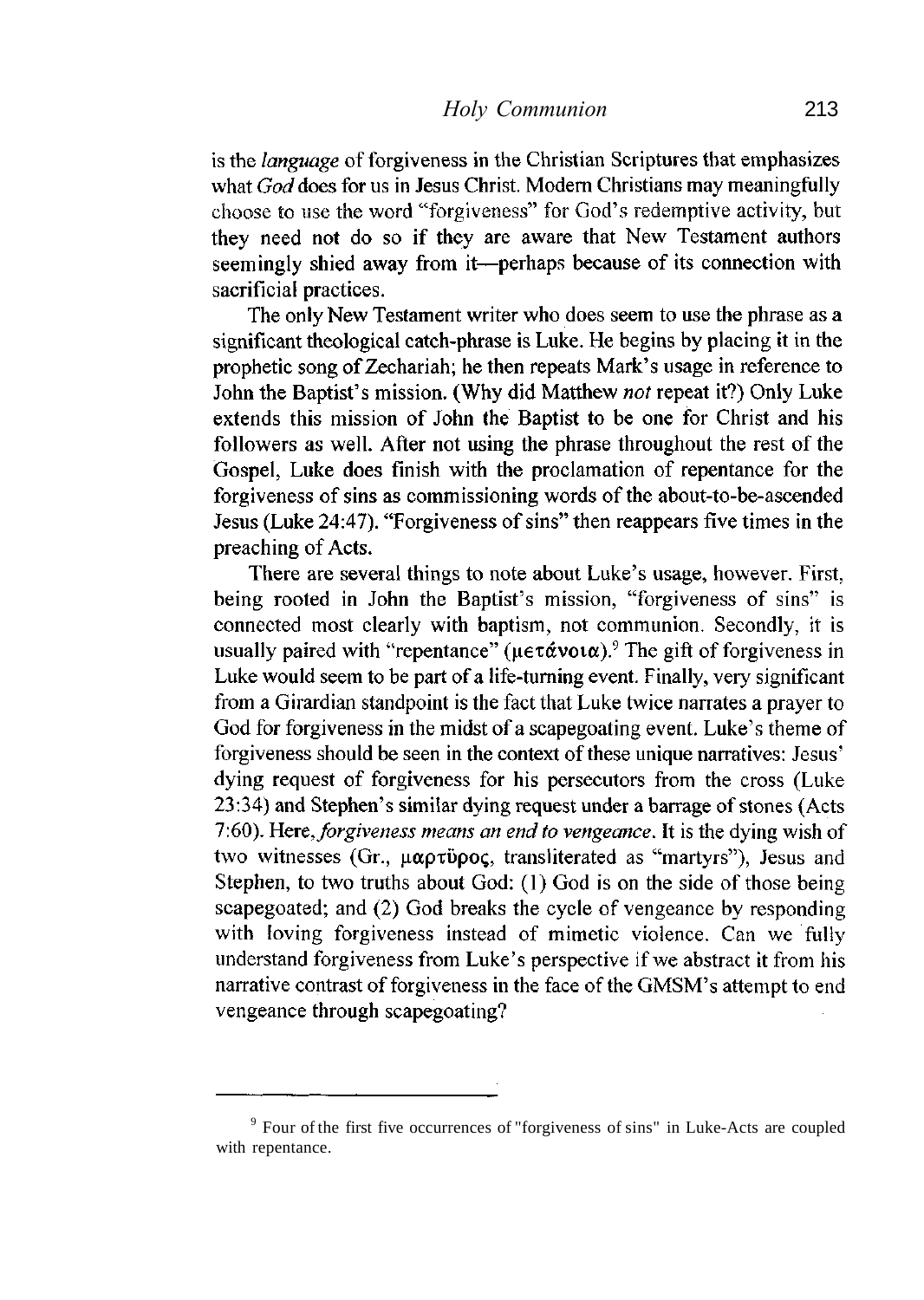Perhaps the most surprising fact regarding "forgiveness of sins" in the New Testament is that the phrase is not recorded in even a single instance throughout the entire Johannine corpus, nor in a single letter attributed with certainty to St. Paul.<sup>10</sup> The latter is especially puzzling, since the Reformation theme of "forgiveness of sin" was supposedly founded on the theology of Paul. The only times that Paul talks about forgiving at all (2 Cor. 2:7, 10; 12:13) concern exhortations of our need to forgive one another—*not* to cite God's act of forgiveness. *St. Paul never uses the phrase "forgiveness of sins " to circumscribe a major theological theme.*

St. Paul does make liberation from the power of sin a central theme of his letters. Especially in Romans and Galatians, he uses the juridical language of the law, namely, that we, the persecutors, are declared righteous, or justified, by a gracious act of God in Jesus Christ. To use more common language of the court, all people are pronounced "Innocent!" And this courtroom language is more than symbolic or metaphorical of some heavenly courtroom. Rather, it is rooted in the earthly reality of the judgment chambers in which Jesus was declared "Guilty!" and sentenced to the Roman means of execution. We must be very clear about this courtroom picture. The "Anselmian" picture of atonement, that Luther seemingly accepted, $11$  is of a heavenly courtroom in which humankind is pronounced "Guilty!", and Jesus atones by stepping in to take our sentence. But the courtroom scenes that matter the most in the gospels are the actual earthly courtrooms in which Jesus is pronounced "Guilty!" by human law. St. Paul came to see the human institutions of the Law as bound together with the powers of sin and death. The Pauline language of justification is thus a language of reversal. God's power of righteousness is seen to overturn the verdicts of human justice and to offer believers a new power under which to live their lives. Twentieth-century Christians must decide, then, how well our simple, common use of "forgiveness of sins" translates this complex Pauline idea of an imputed righteousness, or what is basically an acquittal.

The critical question regarding Luther's theological alternative is: Did he equivocate by changing Paul's language of justification into language

<sup>&</sup>lt;sup>10</sup> Paul comes closest in Romans 3:25, where he uses  $\pi \hat{\alpha} \rho \in \sigma \nu$  rather than the more την πάρεσιν των προγεγονότων άμαρτημάτων can be translated as "the passing over of sins previously committed."

<sup>&</sup>lt;sup>11</sup> See Luther's so-called "Happy Exchange" in "The Freedom of a Christian" (286).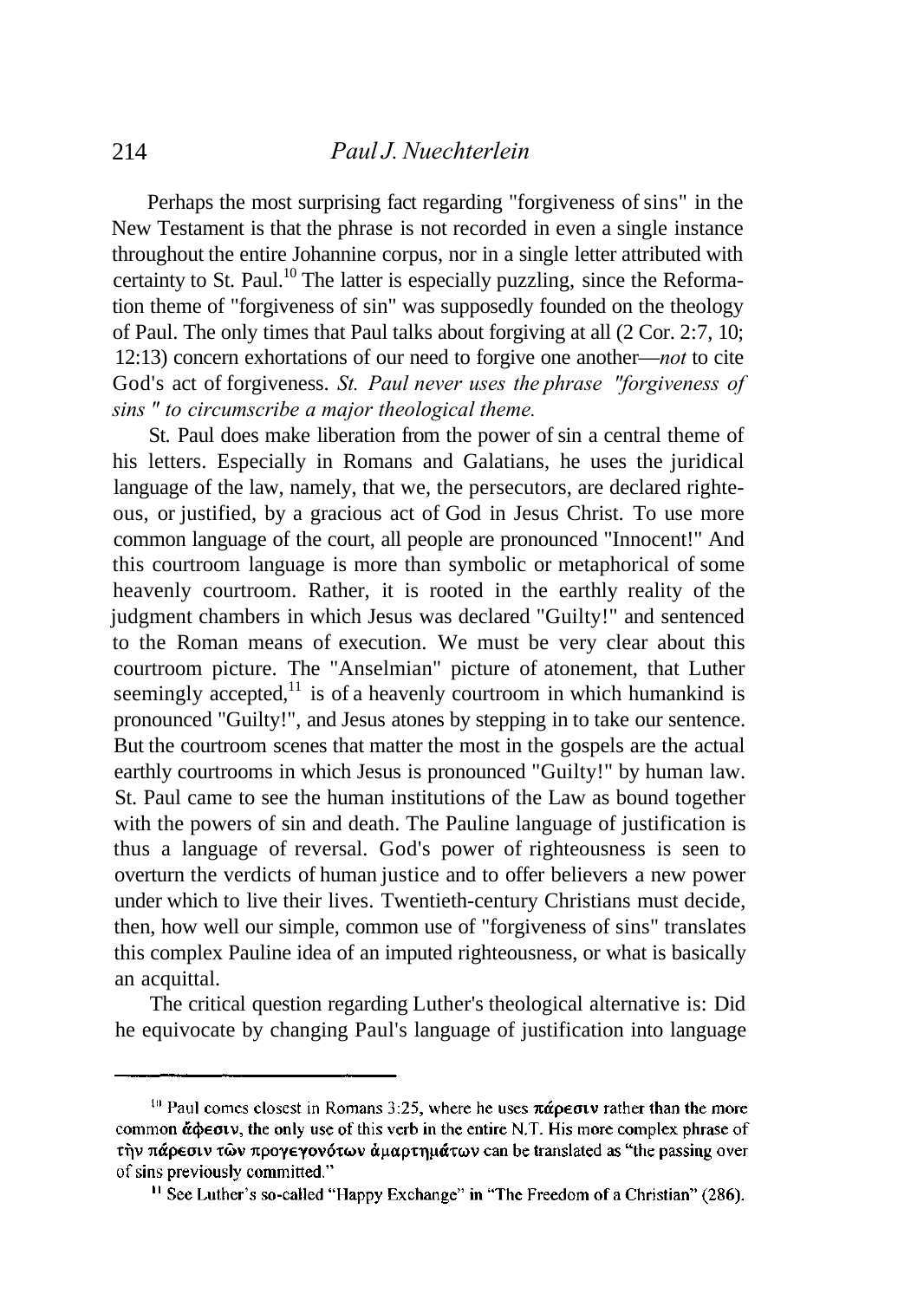of forgiveness? And does that open the door to the same sacrificial readings he may have been trying to avoid? The crucial difference between "forgiveness" and "justification," I think, is this: "forgiveness of sins" is more vague and imprecise and so is more prone to be interpreted sacrificially in terms of a sin offering. We noted above that "forgiveness of sins" in Luke should not be abstracted from his narrative picture of God lovingly intervening into the violence of human vengeance with a message of forgiveness. Nor should Paul's "justification by grace through faith" become an abstracted notion of "forgiveness of sins." The latter can easily be made to service religious rituals of making sacrificial sin offerings, that is, rituals for the sake of justifying the persecutors; whereas "justification through the faith of Jesus Christ" must remain more clearly linked to God's having justified the Innocent Victim of human scapegoating. The language of justification, when it is joined inextricably to Christ the Victim, is the language of vindication. God's grace is thus the free gift of vindication for those who are united with the Innocent Victim through the baptismal sharing of both his scapegoated death on the cross and then his being raised from the dead, which is God's reversal of the sentence by human courts of law. Sharing in Christ's resurrection means sharing in God's act of vindication, even though believers do not share in Christ's innocence. Although in reality all people are on the side of the persecutors who cry "Guilty!", baptism into Christ's death and resurrection means that believers participate in God's reversal of the verdict, and they are relocated on the side of the Innocent Victim. That, it seems to me, is truly grace.

My concern, then, is that the common use of the phrase "forgiveness of sins" does not adequately express the New Testament picture of salvation. The relative sparsity of usage would seem to indicate that New Testament writers found other ways to talk about God's salvation in Jesus Christ. Paul's portrait of liberation from sin's power is couched in terms of nothing less than the radical baptismal imagery of being put to death and rising again to new life (Rom. 6). The New Testament speaks first and foremost of repentance, a reversal of lifestyle to go along with God's reversal of the human powers of justice. Repentance involves the emergence of a new life, a life "in the Spirit." That new life is marked by having the same mind of Christ who, though he was equal to God, did not take that as an opportunity for rivalry, but instead took the form of a servant (Phil. 2). In Girardian terms, it is a life freed from mimetic rivalry in favor of a new life based on a "good mimesis" of imitating Christ. And if disciples are to live that new life, then they must be nurtured in it: they virtually are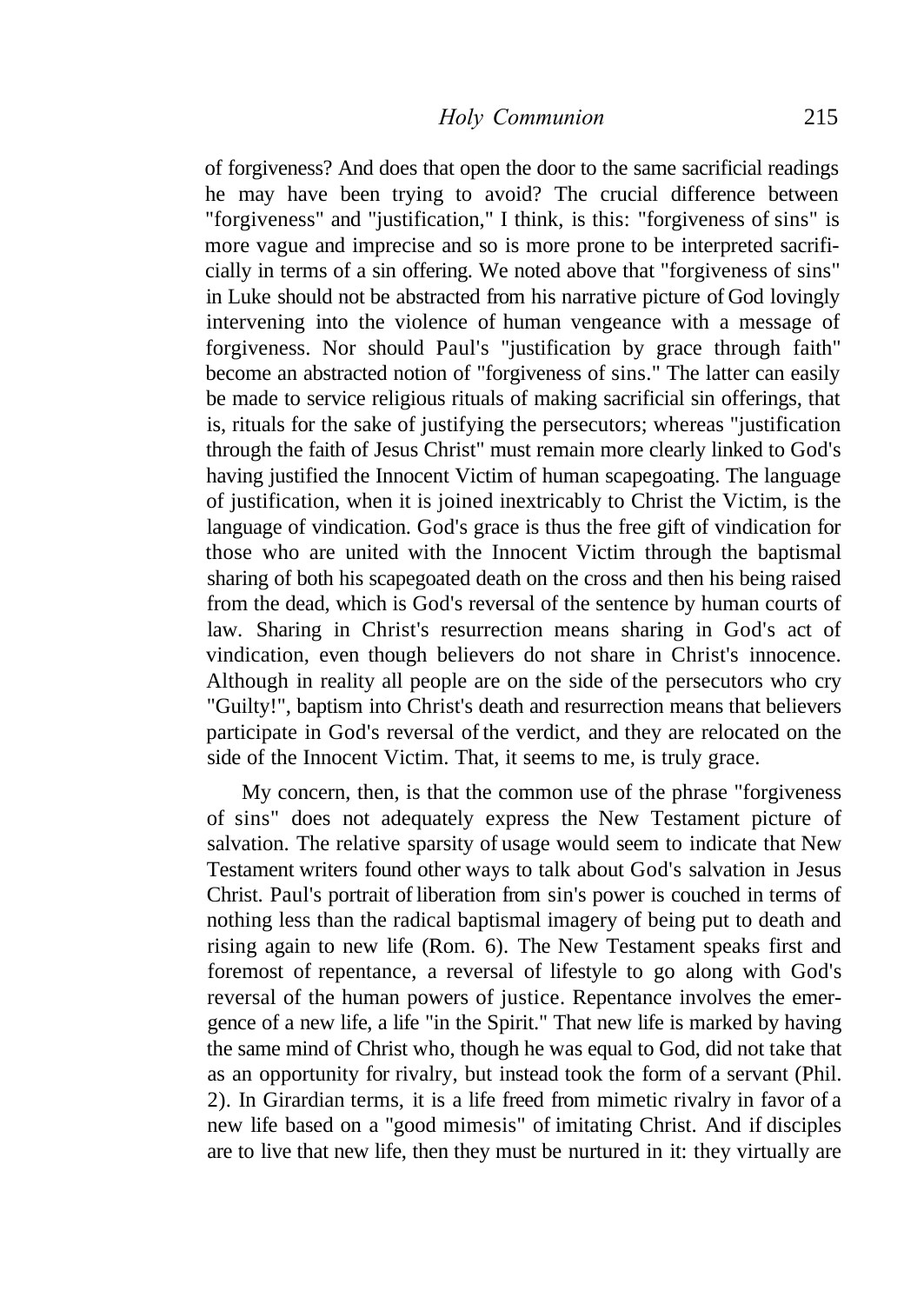offered the body and blood of Christ for that nourishment. I believe that being fed by the substance of Christ's servanthood, for the disciple's own life of service, is more to the point of the table sacrament than "forgiveness of sins."

#### **Sacrifice, the table sacrament, and John 6**

My basic criticism of Luther has been that he named the problem as "sacrifice" but did not understand it well enough to avoid opening the door to different versions of sacrifice. What is needed is a more fully developed anthropology. What is needed is the mimetic theory of René Girard.

Christian theology begins with the premise that Jesus Christ is both fully human and fully divine. Thus, Christ presumably reveals not only who God truly is, but also who we truly are as human beings. Theology and anthropology are wedded in the docrine of the incarnation. The advantage I see in the work of René Girard for theology is that he provides an anthropology that actually sheds more light on matters of theology. One of his crucial premises is that ritual sacrifice, common to all religions, is a uniquely and completely *human* enterprise. It has nothing to do with the true God—presuming that God exists—and has everything to do with the gods we invent mythologically in order to support the sanctioned violence of our human cultural institutions, including religion. Girard happens to believe that the true God does exist and has been revealing the true Godself to humankind through the victims of the GMSM. God's revelation has been particularly true of an oppressed group of people called the Jews, and then of one of their own, one whom Christians have come to call Jesus Christ. The Judeo-Christian scriptures testify to this self-revealing of God, though it is a gradual process that is completed only in the Christ event. But God's self-revelation also must reveal to us who we truly are. For, in order to see who God truly is, we must see that we are creatures who rely on sacrifice to contain our own violence; then we convince ourselves that sacrificial violence is some god's idea, not ours. We create gods to cover our own violence. If we do not understand this about ourselves, we will get our gods confused. We will be unable to identify a true God from a false god. Girardian theory dictates that revealed theology, if there is such a thing, must go hand-in-hand with revealed anthropology.

Girard's mimetic theory is able to do, then, what Luther was not able to do—namely, to understand that the logic of sacrifice goes to the heart of human culture in the GMSM. Girard also believes that disciples of Christ should have special insight into this truth, since Christ came to expose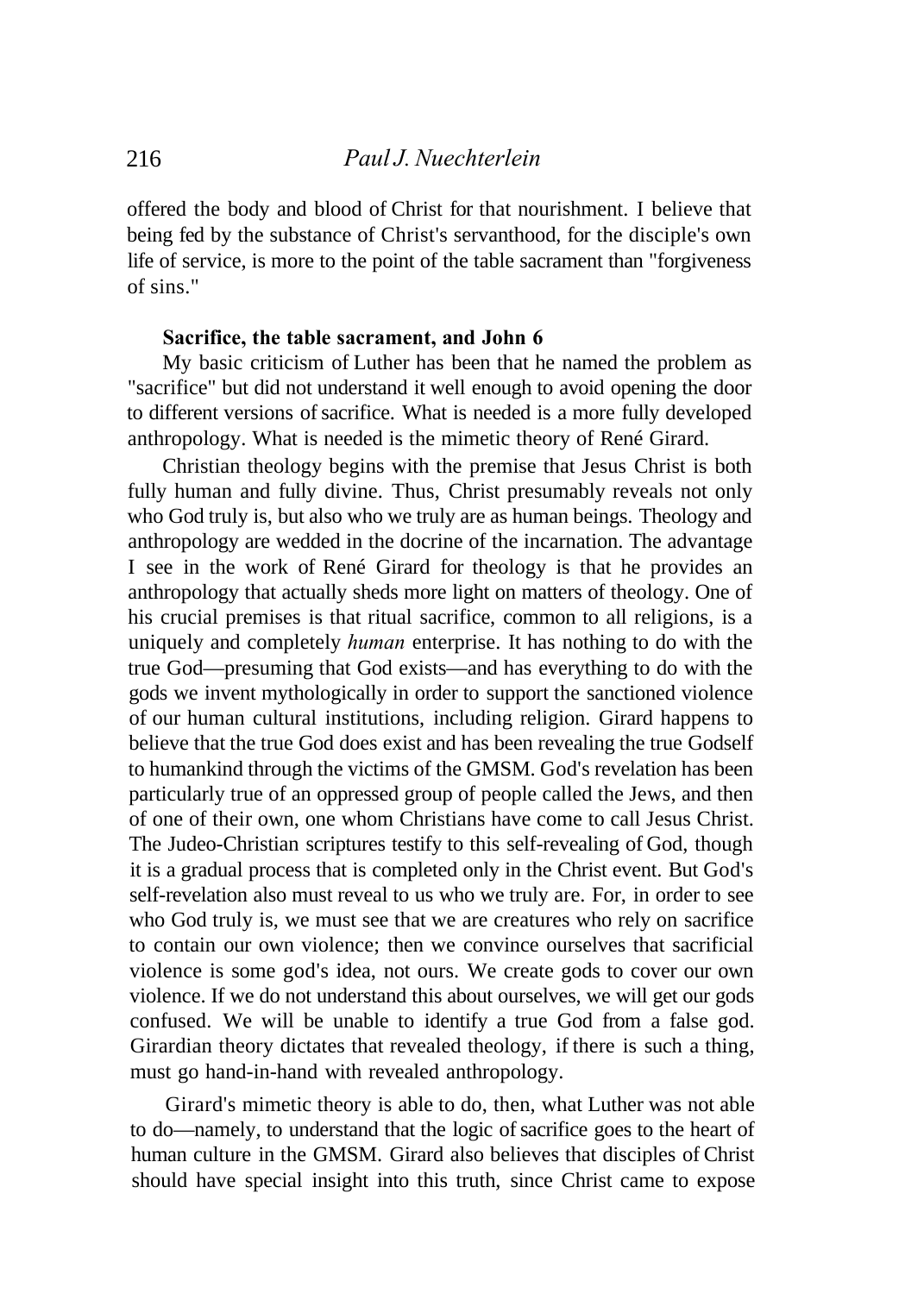these sacrificial powers. More than expose them, in fact, Christ came to transform them through his ultimate act of service, his self-sacrifice to the sacrificial powers (see Girard 1987, 235-7). Disciples must be clear that Jesus' selfsacrifice is distinct from sacrifice in general. The gospel stories all clearly bear witness to the fact that Jesus entered into this sacrifice fully knowing that he would be an innocent victim. Today the term "selfsacrifice"—and even "sacrifice" as a short-hand way of meaning "selfsacrifice"—has come to mean giving of one's self. But with Christ his followers must see that it also means "sacrifice" in the original sense, at the same time. There was an old-fashioned sacrifice going on with the crucifixion. Someone else's blood was being spilled to save others (see Girard's passage on John 11:50 [1986, 112-24]). If Christ's confrontation with the powers of sacrifice is allowed to go underground, then selfsacrifice as the sole theme can be twisted by the sacrificial institutions into a means of getting well-meaning Christians to religiously *cooperate* with their sacrificing. They may be heard to say something like, "Step right up and sacrifice yourself. It's the Christ-like thing to do." If Christ's selfsacrifice is not seen to be a showdown with the sacrificial institutions, then the theme of self-sacrifice becomes a justification for creating more powerless victims.

Isn't this precisely what has happened throughout Christian history? Christian women, tragically, have been frequent victims of this ruse. They are encouraged to follow in Christ-like self-sacrifice for the sake of their families, which is often more simply a sacrifice on the altars of maledominated society (see Bondi 1994). Monks and Christian ascetics have fallen prey to this miscomprehension through the ages. Modern pastors and others in the helping professions are also vulnerable to it. This is not to say that Christ-like self-sacrifice can never be a positive thing. My point is that it is a dangerous choice if it is made without the Christ-like knowledge of the sacrificial institutions that are always looking for willing victims.

I have suggested *servanthood* as a positive theme for the table sacrament. Might *sacrifice* be considered as a negative theme for the table sacrament? Even as worshipers are fed for a new life of servanthood, the traditional words of institution make it clear that they are fed by the body and blood of the one who was sacrificed on the cross. They might be squeamish about such cannibalistic language. But perhaps that is the point. Does Jesus Christ come not only to feed his followers, but also to confront them with the deadly reality of human sacrifice?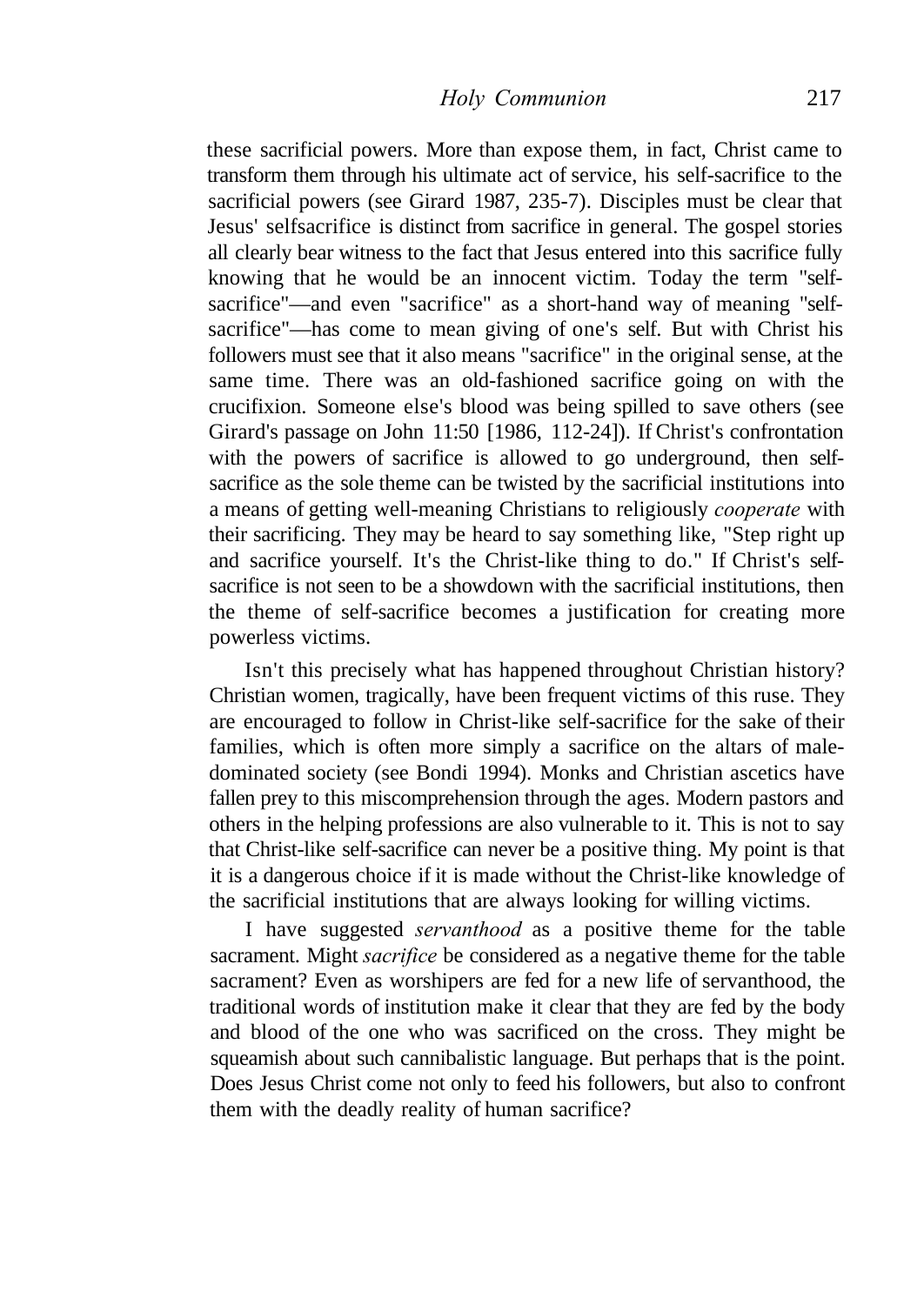## 218 *Paul J. Nuechterlein*

This brings us back to John's different strategy for passing on the tradition of the table sacrament. I propose that John can provide a model for us, a way of avoiding the sacrificial traps of miscomprehension. He was able to more clearly present both the negative and positive aspects of the table sacrament by developing them in separate narratives. The positive aspect we have already taken up in our discussion of John 13, where the evangelist models the new way of life through the footwashing episode, in the context of the traditionally sacramental setting of the Last Supper. I would also propose, then, that the negative aspect of the table sacrament is developed by John in chapter 6, which is an extended narrative on the occasion of the "Feeding of the Five Thousand." The latter is one of the few non-passion stories that John shares with the synoptic evangelists, but, as is his style, it is one that he elaborates into a lengthy theological discourse. The sacrificial language becomes so gross in this passage that the vast majority of commentators are offended and actively work to gloss over the sacrificial nature of the text. They choose instead to see it through their pre-interpretive lens of spiritualized eucharistic language.<sup>12</sup> I contend that such interpretations miss the point. It is John's strategy in chapter 6 to present his audience with the negative aspect of the table sacrament, i.e., to confront them with the offensive nature of sacrifice.

John is a precise theologian in making this separation; but he is also a master story-teller. To see John 6 as a development of the negative side of the Eucharist helps the reader to appreciate the ironical, almost comical, nature of this story. At the center of the story are words of great irony. Jesus tells the crowd, "Anyone who comes to me I will never drive away" (verse 37). Yet this story is essentially about the great shrinking of a crowd which is apparently driven away because Jesus goes to great lengths to offend them. It begins with a crowd of hungry thousands who perceive a great power in Jesus through his miraculous feeding. Jesus tells them that they come to him only to get their fill of bread (6:26). But there is an even deeper issue to confront them with: they consistently misperceive the true nature of his power. They look for signs of kingship, of being able to follow a great leader into the hallows of human power; they want to force him to lead their sacrificial institutions as king (verse 15). Jesus, by contrast, wants to show them the grotesque nature of their sacrificial

 $12$  David McCracken (162) reaches a similar conclusion regarding modern interpreters and cites Raymond Brown as an example (284-5).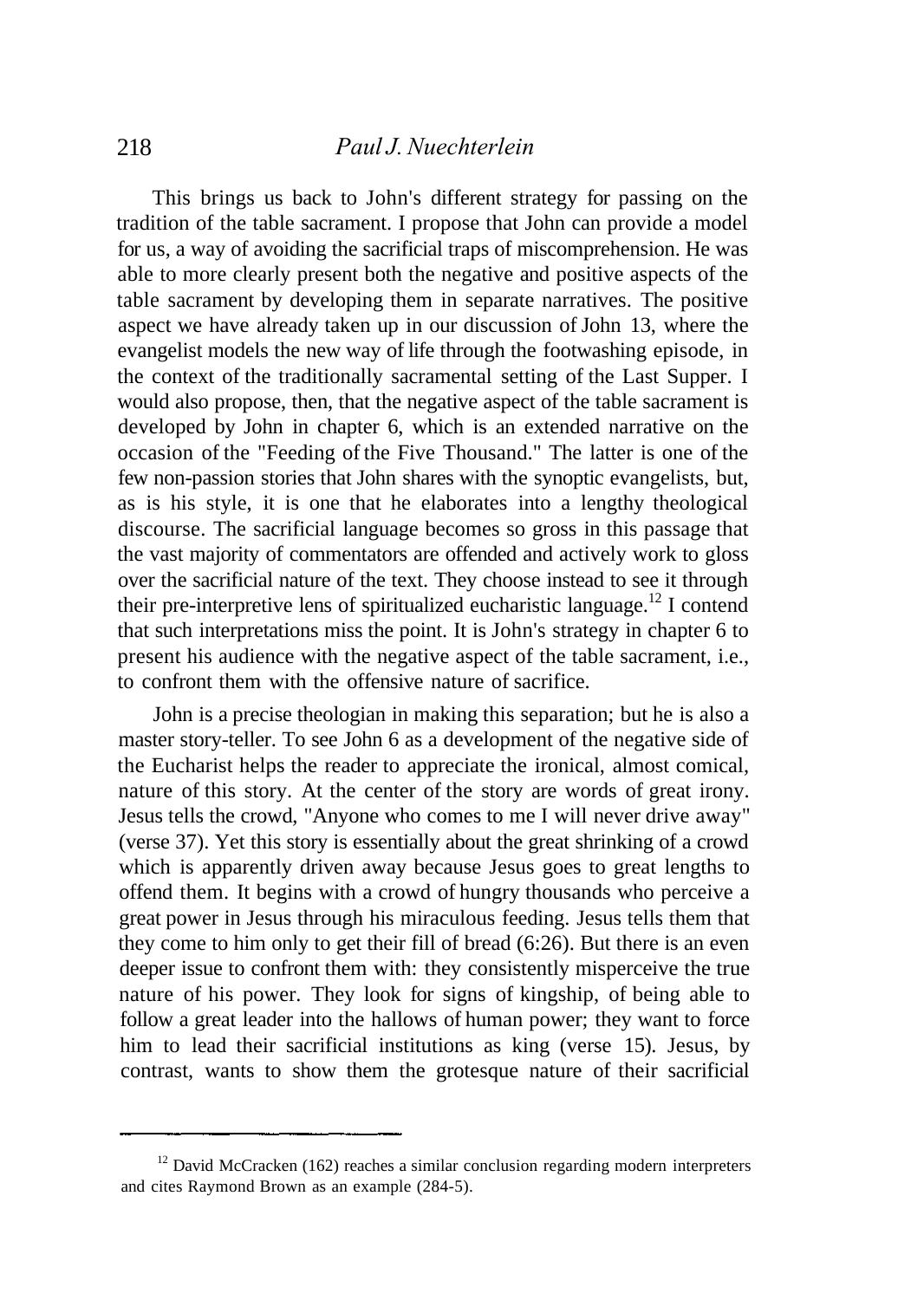institutions. The crowd remains resistant to seeing his point, so he gets very plain with them. In fact, he gets so blatant and offensive with them that verses 53-58 have notoriously offended hearers of every age. Jesus uses the most "primitive" sacrificial language of all, that of cannibalism. And John's storytelling goes from irony to satire, when he suddenly changes his choice of words for "eat." Having previously used the more common Greek word  $\phi \alpha \gamma \epsilon \nu$ , he switches to a much cruder form,  $\tau \rho \omega \gamma \epsilon \nu$ , a word originally reserved for animals to describe things like cattle "munching" (audibly) on their cuds (Brown 283). The image of people "munching on" Jesus' flesh and drinking his blood ought to be adequate for driving most crowds away, should it not?

Jesus' Jewish audience is understandably offended. After all, their<br>ancestors had given up such "primitive" sacrificial practices centuries ago. But that is precisely the point. They had become comfortable with their own "civilized" sacrificial practices; they had ceased being offended by them. So Jesus revives just such "primitive" language in describing his own sacrifice on their altars of justice, in order to jolt them into seeing that the entire business of sacrifice is offensive. But none of them have come to Jesus for who he really is—the victim of sacrifice, rather than a victimmaking king-so they are driven away. Even "many of his disciples" are left scratching their heads, remarking, "This teaching is difficult; who can<br>accept it?" (6:60). Jesus' reply—"Does this offend ( $\sigma$ κανδαλίζει) you?"-reveals most truly who he is: the stumbling block (McCracken 163). The drama at the end of the story is whether or not listeners will continue to follow Jesus. Will they be offended and leave, or will they respond with faith and follow? At story's end, only the twelve disciples<br>remain of an original crowd of over five thousand—and, in the story's final note of irony, we are told that even one of those twelve is of the devil  $(6:70-71)$ .

#### Conclusion

I propose, then, that the Church is waiting for a new time of reformation, or for the first one to be revitalized and moved forward. And I believe that the insights provided by René Girard's theory of sacrifice can play a vital role in the continued call for reform in the church. What I have attempted to bring forward here is the crucial difference between the violent sacrificial tendencies of human institutions (most especially "religion" as distinguished from "gospel") and the knowing self-sacrifice<br>of Christ on the cross. When the church uses the word "sacrifice," it must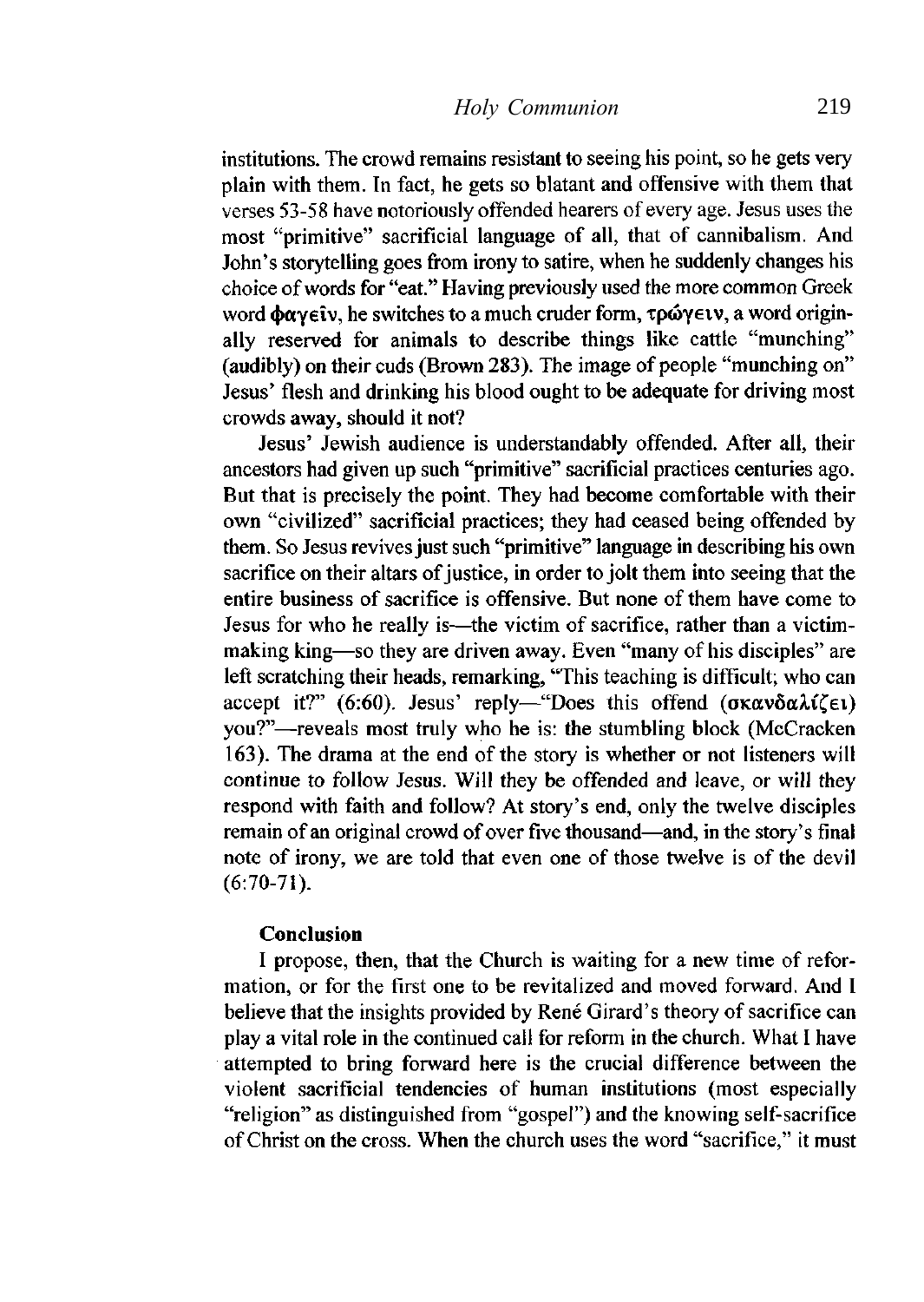be absolutely clear about these differences; René Girard's theories help to do that. The benefits of such clarity are no more evident, I think, than in the church's theologizing about, and practicing of, the sacrament of the Lord's Supper. We have attempted to present the table sacrament as a possible vaccine against the GMSM. Its positive theme of mimetic servanthood can be a remedy against mimetic rivalry; its negative theme of sacrifice can bring a constant disclosure of the deadly nature of the GMSM's sacrificial practices. Yet vaccines carry the danger of passing on the disease, and it seems that the table sacrament has succumbed at times to the contagious power of the GMSM, resulting in the sacrificial practices it intends to ward off. I believe that the insights of Girardian mimetic theory into the workings of these mechanisms can provide more than an ounce of prevention against such an outcome.

#### WORKS CITED

- Bailie, Gil. 1994. *Creation, Fall, & Sacrifice.* Audiotape. Sonoma, CA: The Florilegia Institute.
- Bandera, Cesáreo. 1994. *The Sacred Game: The Role of the Sacred in the Genesis of Modern Literary Fiction.* University Park: Penn State University Press.
- Bondi, Roberta C. 1994. "Crucifixion." *Weavings 9,* no. 5 (Sept./Oct.): 6-27.
- Brown, Raymond. 1966. *The Gospel according to John (I-xii).* Anchor Bible. Vol. 29. Garden City, NY: Doubleday.
- Cahill, Lisa Sowie. 1994. *Love Your Enemies: Discipleship, Pacifism, and Just War Theory.* Minneapolis: Fortress Press.
- Girard, René. 1987. *Things Hidden since the Foundation of the World.* Translated by Stephen Bann and Michael Metteer. Stanford, CA: Stanford University Press.
	- 1986. *The Scapegoat.* Translated by Yvonne Freccero. Baltimore: Johns Hopkins University Press.
- Golsan, Richard J. 1993. *René Girard and Myth: An Introduction.* New York: Garland Publishing.
- Hamerton-Kelly, Robert G. 1994. *The Gospel and the Sacred: Poetics of Violence in Mark.* Minneapolis: Fortress Press.
- . 1992. *Sacred Violence: Paul's Hermeneutic of the Cross.* Minneapolis: Fortress Press.
- Harnack, Adolf. [1905] 1981. *Militia Christi.* Edited and translated by David Mclnnez Gracie. Philadelphia: Fortress Press.